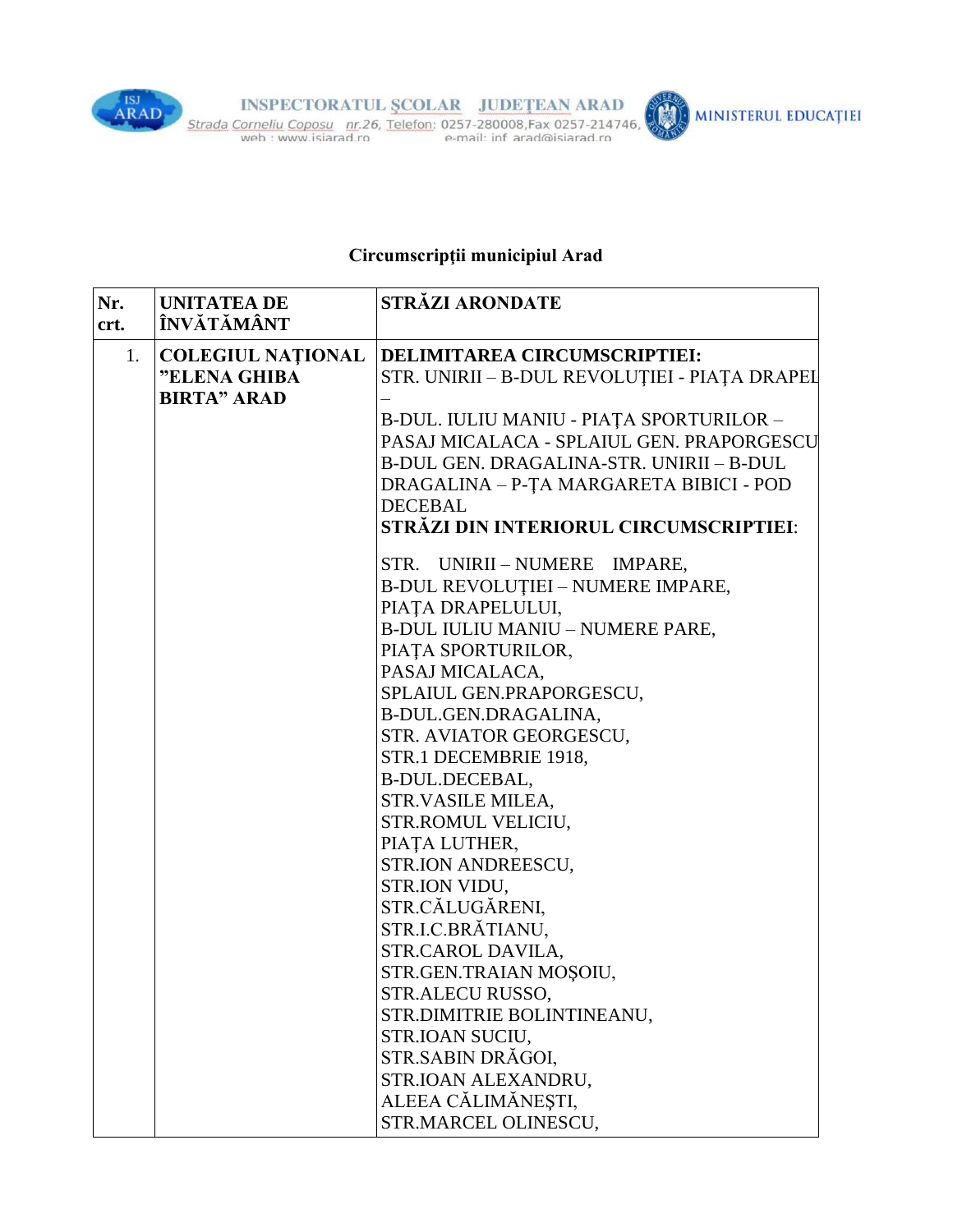|    |                                | STR. BLAJULUI,<br>STR. NICOLAE GRIGORESCU,<br>STR RĂSĂRITULUI,<br>BD. REVOLUTIEI NR. 99-101,<br>BD. DECEBAL,<br>BD. DRAGALINA,<br>PIAȚA MARGARETA BIBICI,<br>POD DECEBAL,<br>STR. GHEORGHE LAZĂR,<br>STR. MOZART,<br>STR. NICOLAE BALCESCU,<br>STR. ROMULUS CĂRPINIȘAN,<br>STR. UNIRII,                                                                                                                                                                                                                                                                                                                                                                                                                                             |
|----|--------------------------------|-------------------------------------------------------------------------------------------------------------------------------------------------------------------------------------------------------------------------------------------------------------------------------------------------------------------------------------------------------------------------------------------------------------------------------------------------------------------------------------------------------------------------------------------------------------------------------------------------------------------------------------------------------------------------------------------------------------------------------------|
| 2. | "MIHAI<br><b>EMINESCU"ARAD</b> | ȘCOALA GIMNAZIALĂ DELIMITAREA CIRCUMSCRIPTIEI:<br>STR. VÂRFUL CU DOR (IOAN CALVIN) - STR.<br>ANDREI ȘAGUNA - PIAȚA SPITALULUI - STR. E.<br>STR. CRIȘAN - B-DUL<br>GHIBA BIRTA -<br>REVOLUȚIEI - STR. VASILE GOLDIȘ - P-ȚA.<br>CATEDRALEI - STR. ECATERINA TEODOROIU -<br>PARCUL RECONCILIERII- STR. LUCIAN BLAGA<br>STRĂZI DIN INTERIORUL CIRCUMSCRIPTIEI:<br>VASILE ALECSANDRI,<br>VICENȚIU BABEȘ,<br>SIMION BALINT,<br>I.L.CARAGIALE,<br><b>ILARIE CHENDI,</b><br>CIUCAȘULUI,<br>CLOŞCA,<br>LUCIAN BLAGA 10-24 SI 9-23,<br>GEORGE COSBUC,<br>DESSEANU,<br>ANDREI ȘAGUNA $1-103$ ȘI $2-156$ ,<br>MIHAI EMINESCU,<br>VASILE GOLDIŞ,<br>BATOK BELLA (FOSTA FĂGĂRAȘ),<br><b>GHIBA BIRTA,</b><br>GRĂNICERILOR,<br>HORIA,<br>MĂCINULUI, |
|    |                                | MĂRĂȘEȘTI,<br>OCTAVIAN GOGA,<br><b>AVIATOR SAVA,</b><br>SEBEŞULUI,<br>SINAIA,<br><b>GEORGE POPA,</b><br><b>GHEORGHE SINCAI,</b>                                                                                                                                                                                                                                                                                                                                                                                                                                                                                                                                                                                                     |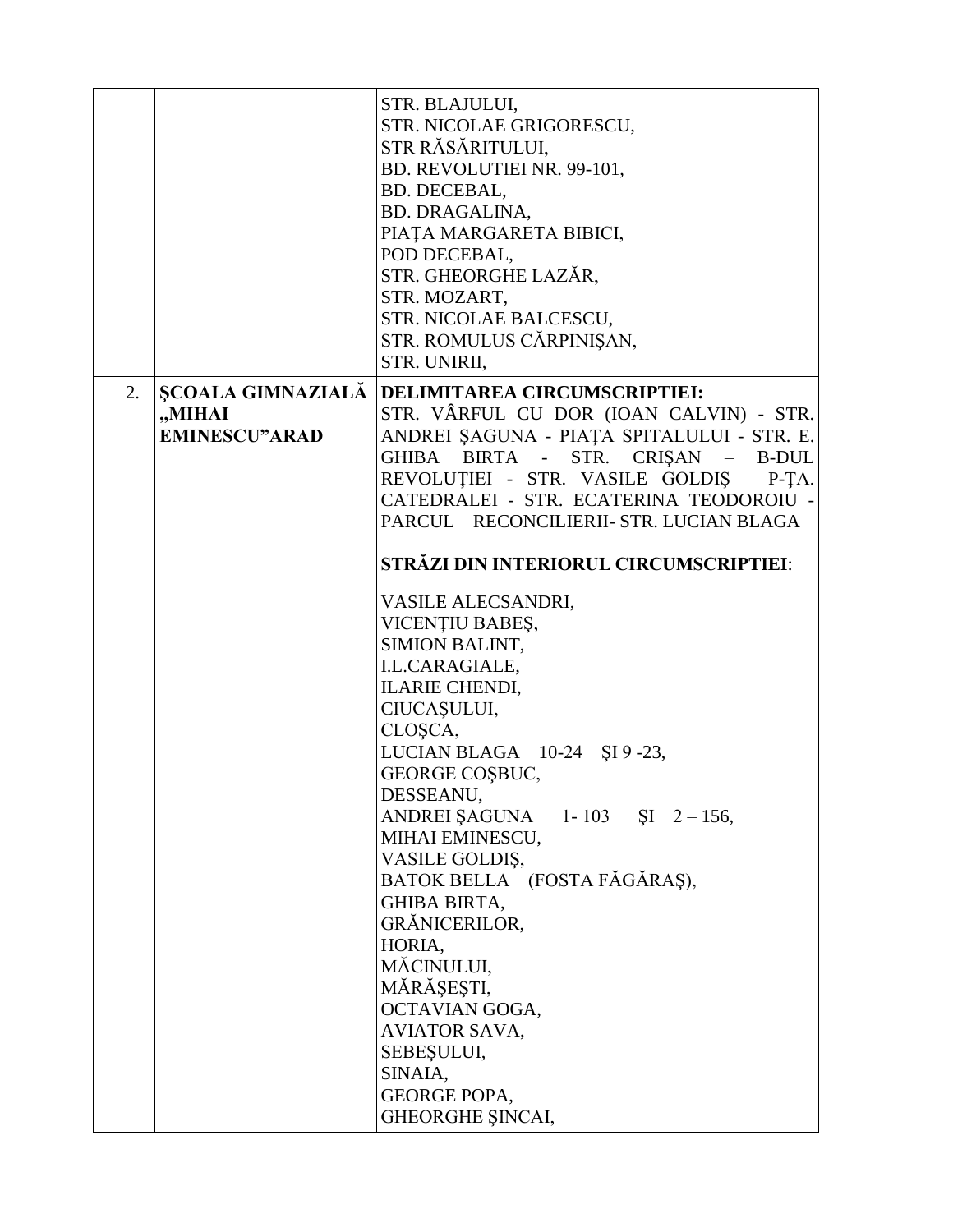|    |                                                                                                                | ECATERINA TEODOROIU,<br>TRANSILVANIEI,<br>VÂRFUL CU DOR,<br>VOLTAIRE,<br>STEFAN CICIO POP,<br>EPISCOPIEI,<br>BUL. REVOLUȚIEI DE LA STR. CLOȘCA LA<br>STR.V.GOLDIŞ NUMERE PARE<br>CALEA VICTORIEI,<br>PIATA POMPIERILOR,<br>PIAȚA MIHAI VITEAZUL,<br>PIAȚA SPITALULUI,<br>CRIŞAN,<br>PIAȚA CATEDRALEI,<br>DOREL SIBII,<br>ION GEORGESCU,<br>ALEEA ALBAC,<br>ALEEA FĂGET,<br>PIAȚA AVRAM IANCU,<br>STR. LUCIAN BLAGA,<br><b>STR. METIANU</b>                                                                                                                                                                                                                  |
|----|----------------------------------------------------------------------------------------------------------------|-------------------------------------------------------------------------------------------------------------------------------------------------------------------------------------------------------------------------------------------------------------------------------------------------------------------------------------------------------------------------------------------------------------------------------------------------------------------------------------------------------------------------------------------------------------------------------------------------------------------------------------------------------------|
| 3. | <b>LICEUL TEHNOLOGIC</b><br>"FRANCISC NEUMAN"<br><b>ARAD</b> (Scoala<br>Gimnazială "Ștefan Cicio<br>Pop" Arad) | DELIMITAREA CIRCUMSCRIPTIEI:<br>STR. MUCIUS SCAEVOLA - SPLAIUL MUREȘULUI<br>STR. PRIMĂVERII – STR. BARBU LĂUTARUL -<br>STR. ANDREI ȘAGUNA - STR. VÂRFUL CU DOR<br>(LOAN CALVIN) - PARCUL RECONCILIERII -STR.<br>ECATERINA TEODOROIU- P-ȚA CATEDRALEI-<br>STR. VASILE GOLDIȘ - PIAȚA AVRAM LANCU -<br>STR. TRIBUNUL DOBRA - PIAȚA ARENEI<br>STRĂZI DIN INTERIORUL CIRCUMSCRIPTIEI:<br>SPĂTARUL BORCEA,<br>DORNEI,<br>CUZA VODA,<br>RESITEI,<br>GHICA VODA,<br>SELIMBAR,<br><b>GRIGORE ALEXANDRESCU,</b><br>CIOCARLIEI,<br><b>BADEA CÂRTAN,</b><br>BARSEI,<br>REMUS,<br><b>VERONICA MICLE,</b><br>PUTNEI,<br>NICOLA ALEXICI,<br>EMIL GARLEANU,<br>MARGARITAR, |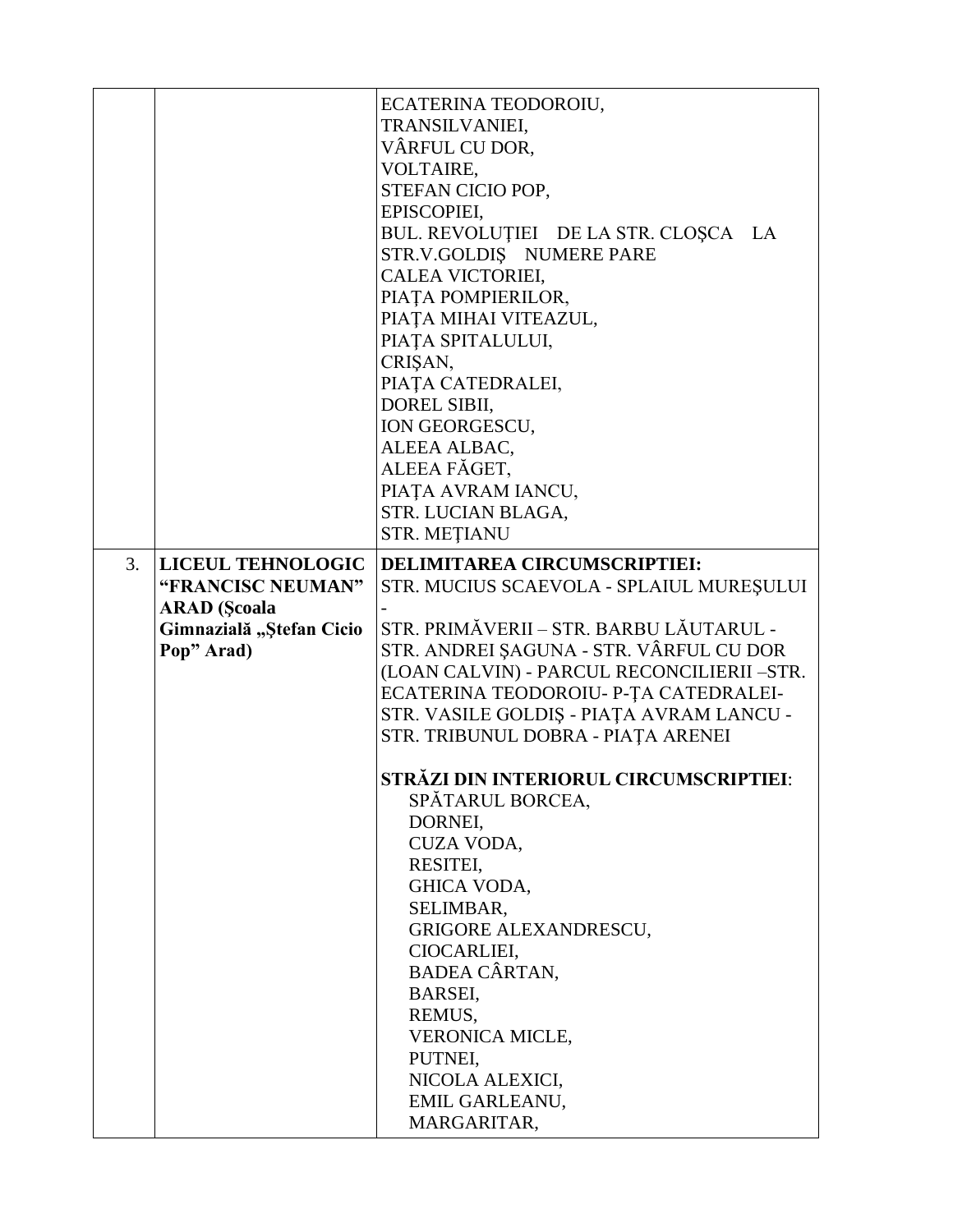|                  |                          | MINERVEI,<br>SIBIULUI,                        |
|------------------|--------------------------|-----------------------------------------------|
|                  |                          | GHE. BARITIU,                                 |
|                  |                          | PREPARANDIEI,                                 |
|                  |                          | COZIA.                                        |
|                  |                          | TRIBUNU AXENTE,                               |
|                  |                          | P-TA AVRAM IANCU,                             |
|                  |                          | TRANDAFIRILOR,                                |
|                  |                          | PAUL CHINEZU,                                 |
|                  |                          | SAVA TEKELIA,                                 |
|                  |                          | NICOLA ALEXICI,                               |
|                  |                          | <b>IAKOB CARDOS,</b>                          |
|                  |                          | ACADEMIA TEOLOGICA,                           |
|                  |                          | EMANOIL GOJDU,                                |
|                  |                          | ION RUSU SIRIANU,                             |
|                  |                          | <b>BLANDUZIEI,</b>                            |
|                  |                          | MIHAIL KOGALNICEANU,                          |
|                  |                          | HUNEDOAREI,                                   |
|                  |                          | <b>BARBU LAUTARU,</b>                         |
|                  |                          | IALOMITEI,                                    |
|                  |                          | CEAIKOVSKI,                                   |
|                  |                          | VARFUL CU DOR,                                |
|                  |                          | CLOPOTEILOR,                                  |
|                  |                          | <b>GRIGORE URECHE,</b><br>MUCIUS SCAEVOLA,    |
|                  |                          | SPLAIUL MURESULUI,                            |
|                  |                          | PRIMAVERII,                                   |
|                  |                          | <b>BARBU LAUTARU,</b>                         |
|                  |                          | ANDREI SAGUNA,                                |
|                  |                          | PARCUL RECONCILIERII,                         |
|                  |                          | ECATERINA TEODOROIU,                          |
|                  |                          | P-TA CATEDRALEI,                              |
|                  |                          | VASILE GOLDIS,                                |
|                  |                          | TRIBUNU DOBRA,                                |
|                  |                          | FLORILOR,                                     |
|                  |                          | <b>BLOCURI ALFA 1-21,</b>                     |
|                  |                          | PIAȚA ARENEI,                                 |
|                  |                          | PIAȚA PLEVNEI,                                |
|                  |                          | SPLAIUL MUREȘULUI,                            |
|                  |                          | STR. DORNEI, (între str. M. Scaevola și Calea |
|                  |                          | Romanilor)                                    |
|                  |                          | STR. MUCIUS SCAEVOLA,                         |
|                  |                          | STR. TRIBUNUL DOBRA,                          |
| $\overline{4}$ . | <b>SCOALA GIMNAZIALA</b> | DELIMITAREA CIRCUMSCRIPTIEI:                  |
|                  | "IOSIF MOLDOVAN"         | STR. ANDREI ȘAGUNA –STR. BARBU LĂUTARUL       |
|                  | <b>ARAD</b>              | - STR. ZORILOR - STR. CĂRĂMIDARILOR -STR.     |
|                  |                          | SABINELOR - STR. MĂRULUI - STR. COLONIA -     |
|                  |                          | STR. PĂDURII - CALEA BODROGULUI (O.R.S.A-     |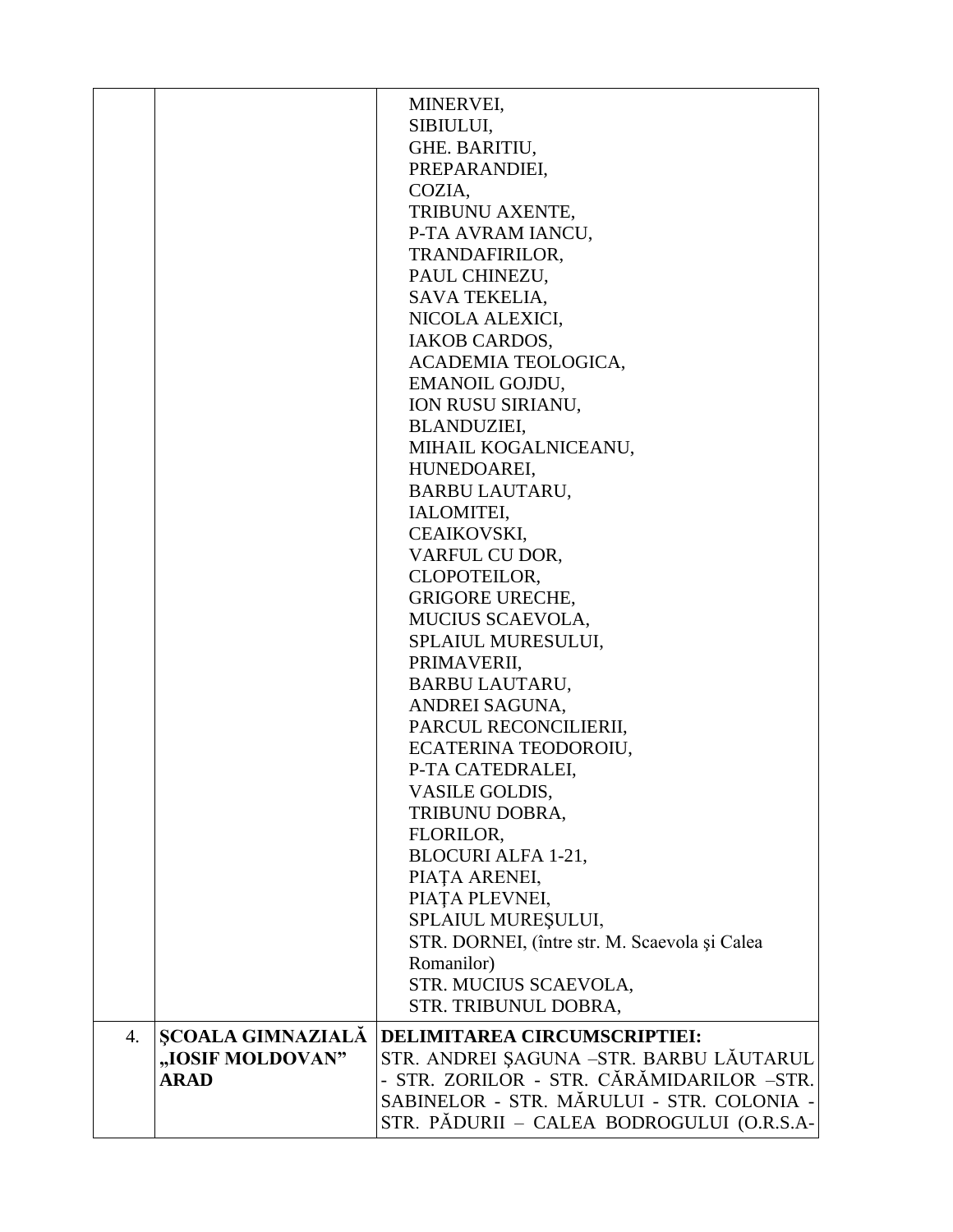| OCOLUL SILVIC - CANTON, SĂLAȘE                 |
|------------------------------------------------|
| STAȚIUNEA DE CERCETARE I.A.S -MUREȘUL) -       |
| INSULA MUREȘ - STR. EFTIMIE MURGU - STR.       |
| CUPTORULUI - STR. DUMBRAVA ROȘIE - STR.        |
| VADULUI - STR. LUNGĂ - STR. ROZMARINULUI -     |
|                                                |
| STR. PORUMBACULUI - STR. VULTURILOR -STR.      |
| VESELIEI - STR. ION MEHEDINȚEANUL - STR.       |
| FILOTEI -STR. A. VOLTA - STR. H. COANDĂ - STR. |
| COCORILOR - STR. ABATORULUI - STR. LOAN        |
| <b>RATIU</b>                                   |
| STRĂZI DIN INTERIORUL CIRCUMSCRIPTIEI:         |
| <b>CARTIER ALFA</b>                            |
| STR. CONDURAȘILOR,                             |
| STR. PĂDURII,                                  |
| STR. AUREL SUCIU,                              |
| STR. PIONIERILOR,                              |
| STR. TUNARILOR,                                |
| STR. BARBU LĂUTARU,                            |
| STR. LUCEAFĂRULUI,                             |
| STR. ZORILOR,                                  |
| STR. CĂRĂMIDARILOR,                            |
| STR. SALINELOR,                                |
| STR. FALEZA SUD,                               |
| STR. MĂRULUI,                                  |
| <b>CARTIER CONFECTII</b>                       |
| STR. NICOLAE ONCU,                             |
| STR. STREIULUI,                                |
| STR. BALADEI,                                  |
| STR. RODNEI,                                   |
| STR. ABATORULUI,                               |
| STR. BIRUINȚEI,                                |
| STR. LATINĂ,                                   |
|                                                |
| STR. VENUS,                                    |
| STR. IZLAZULUI,                                |
| <b>CARTIER SILVAS</b>                          |
| STR. LUNGĂ,                                    |
| STR. FILOTEI,                                  |
| STR. MEHEDINTEANU,                             |
| STR. VESELIEI,                                 |
| STR. VULTURILOR,                               |
| STR. PORUMBACULUI,                             |
| STR. ROZMARINULUI,                             |
| STR. VADULUI,                                  |
| STR. CUPTORULUI,                               |
| STR. VOLTA,                                    |
| STR. PODULUI,                                  |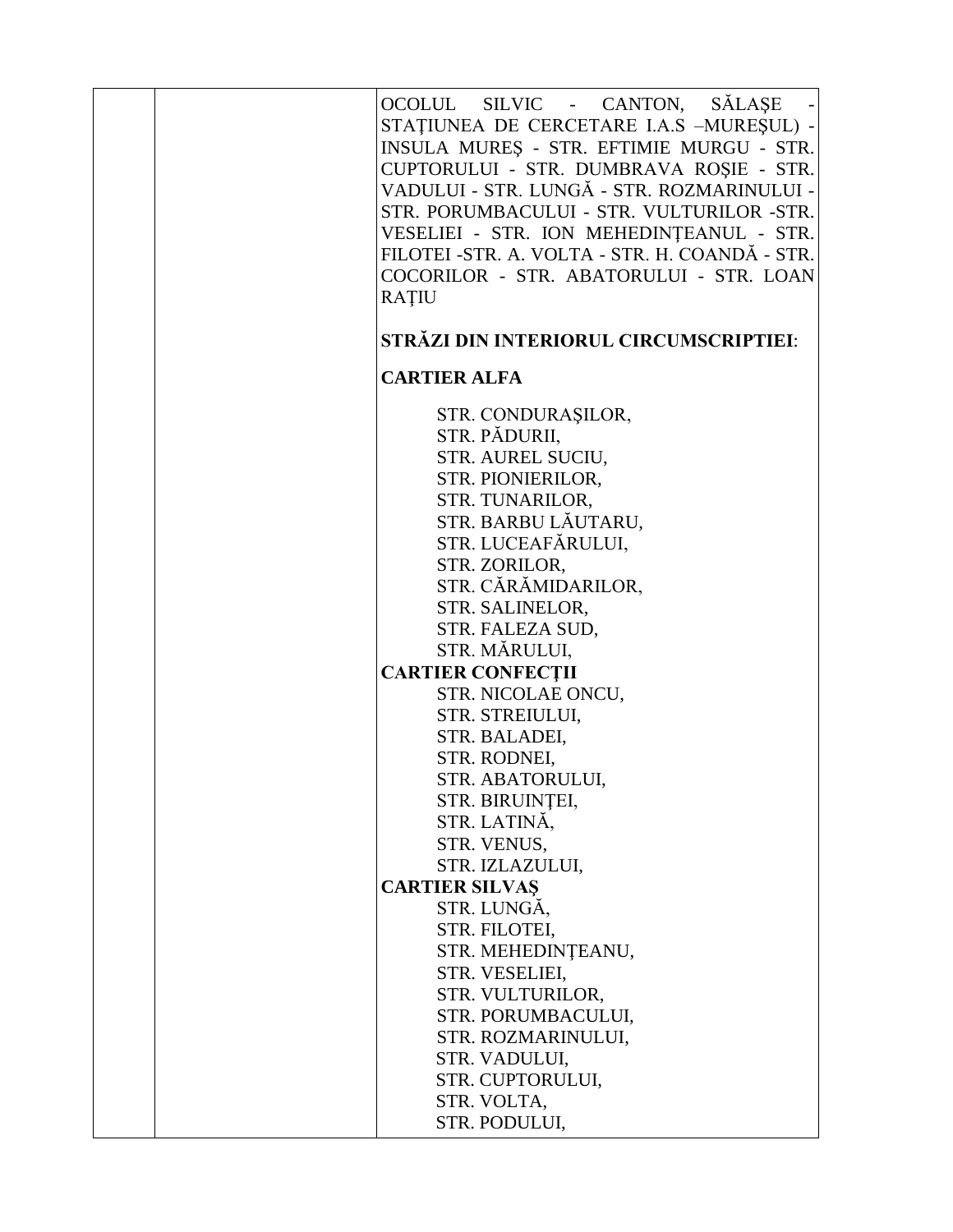|    |                                                            | STR. BULGARĂ,<br><b>CARTIER PÂRNEAVA</b><br>STR. GRIVIȚEI,<br>STR. EPISCOP ROMAN CIOROGARIU,<br>STR. CLUJULUI,<br>STR. OITUZ,<br>STR. GHEORGHE DOJA,<br>STR. ANDREI SAGUNA,<br>STR. IOAN RAȚIU,<br>STR. L.REBEREANU,<br>STR. EFTIMIE MURGU,<br>STR. CĂPITAN IGNAT,<br>STR. DOROBANȚILOR,<br>STR. ANDRENYI KAROLY,<br><b>I.A.S. MURES</b>                                                                                                                                                                                                                                                                                                                                                                                                            |
|----|------------------------------------------------------------|-----------------------------------------------------------------------------------------------------------------------------------------------------------------------------------------------------------------------------------------------------------------------------------------------------------------------------------------------------------------------------------------------------------------------------------------------------------------------------------------------------------------------------------------------------------------------------------------------------------------------------------------------------------------------------------------------------------------------------------------------------|
|    |                                                            | STR. CALEA BODROGULUI,                                                                                                                                                                                                                                                                                                                                                                                                                                                                                                                                                                                                                                                                                                                              |
| 5. | <b>LICEUL NATIONAL DE</b><br><b>INFORMATICĂ ARAD</b>       | DELIMITAREA CIRCUMSCRIPTIEI:<br>STRADA DOSOFTEI - (DOAR IMOBILELE CU NR.<br>IMPARE)- C-LEA RADNEI (CUPRINDE PODUL DE<br>LA MICĂLACA –NU AVEM IMOBILE)- B-DUL<br>IULIU MANIU - (IMOBILELE CU NR. IMPARE,<br>BLOCURILE A,B,C,D,E.F, P1, P2, P3)- PIATA<br>DRAPELULUI - PIAȚA CAIUS IACOB - PIATA<br>GĂRII- LINIA DE CALE FERATĂ ARAD-DEVA<br>STRĂZI DIN INTERIORUL CIRCUMSCRIPTIEI:<br>PIATA AC. CAIUS IACOB,<br>STRADA BIHORULUI,<br>STRADA PLUGARILOR,<br>STRADA ONISIFOR GHIBU,<br>STRADA NECULCE,<br>STRADA PARTIZANILOR,<br>STRADA MĂRTIȘOR,<br>STRADA INEULUI (IOAN ALEXANDRU)- DE LA<br>COLTUL CU LICEUL " IULIU MANIU" ÎNSPRE<br>CALEA FERATĂ, STRADA ROBĂNEȘTI,<br>STRADA REVOLUTIEI DOAR DE LA PODGORIA<br>ÎNSPRE PIATA GĂRII (NR. 1 LA 20) |
| 6. | <b>COLEGIUL NATIONAL</b><br>"VASILE GOLDIŞ"<br><b>ARAD</b> | DELIMITAREA CIRCUMSCRIPTIEI:<br>STR. LOAN RAȚIU - STR. ABATORULUI - STR.<br>COCORILOR - PIAȚA UTA - CALEA AUREL<br>VLAICU - B-DUL REVOLUȚIEI - STRADA BANU<br>MĂRĂCINE - STR. CRIȘAN – P-ȚA. MIHAI<br>VITEAZUL - STR. ELENA GHIBA BIRTA - PIAȚA<br>SPITALULUI - STR. ANDREI ȘAGUNA<br>STRĂZI DIN INTERIORUL CIRCUMSCRIPTIEI:<br>ABATORULUI,                                                                                                                                                                                                                                                                                                                                                                                                         |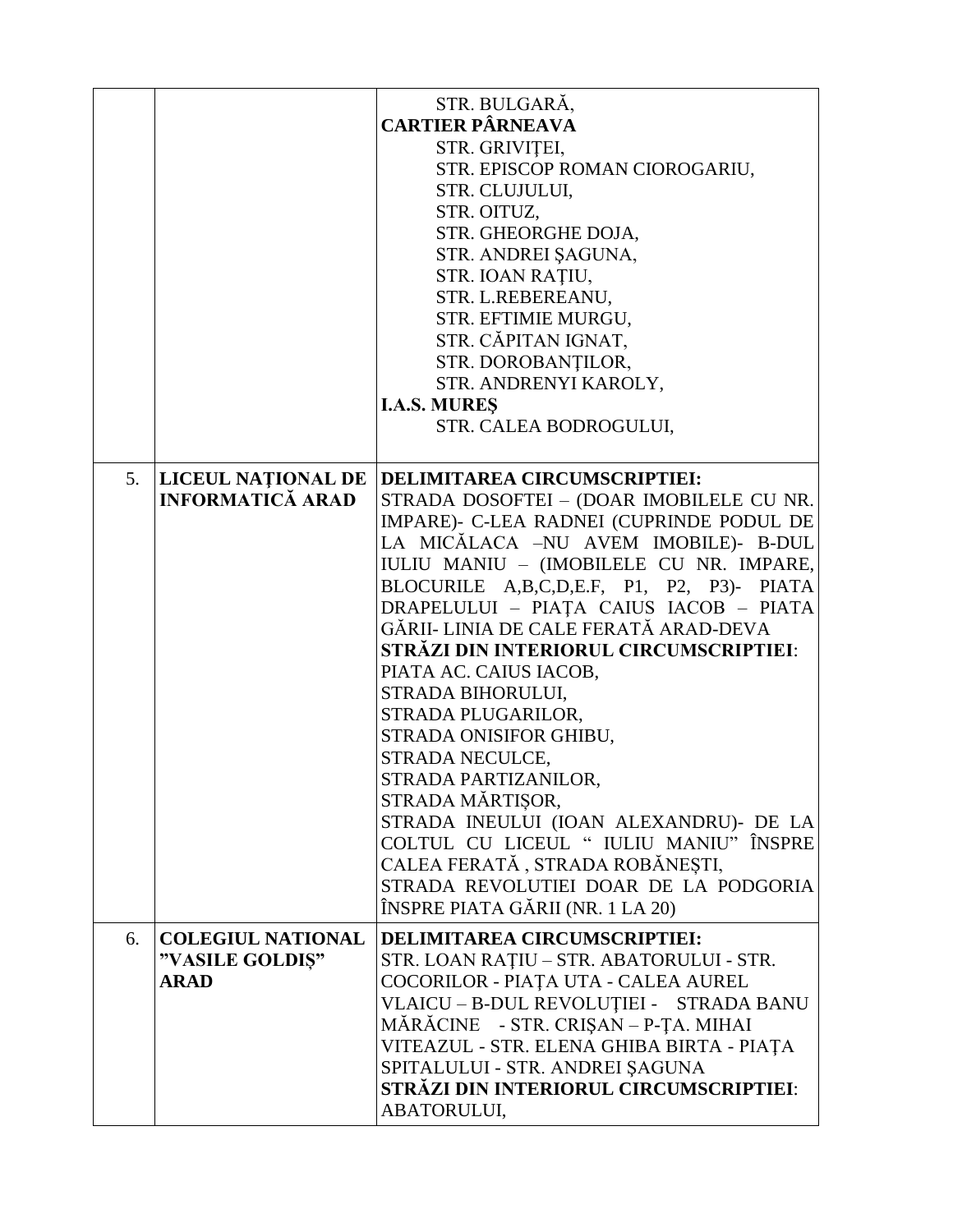|  | ALEEA AGNITA,            |
|--|--------------------------|
|  | ANDREI MUREȘANU,         |
|  | ANDREI ȘAGUNA,           |
|  | ANDRENY KAROLY,          |
|  | <b>APRODUL PURICE,</b>   |
|  | <b>AVIATOR VUIA,</b>     |
|  | BANU MĂRĂCINE,           |
|  | <b>BARABAS BELA,</b>     |
|  | <b>B-DUL REVOLUȚIEI,</b> |
|  | CALEA AUREL VLAICU,      |
|  |                          |
|  | CALEA VICTORIEI,         |
|  | EP.ROMAN CIOROGARIU,     |
|  | CLUJULUI,                |
|  | COCORILOR,               |
|  | CRIŞAN,                  |
|  | CUCULUI,                 |
|  | DELTEI,                  |
|  | ELENA GHIBA BIRTA,       |
|  | FELEACULUI,              |
|  | GHEORGHE DOJA,           |
|  | HAICA SAVA,              |
|  | HENRI COANDĂ,            |
|  | <b>INULUI,</b>           |
|  | IOAN MOLDOVAN,           |
|  | <b>IOAN RAȚIU,</b>       |
|  | <b>IUSTIN MARŞEU,</b>    |
|  | MĂTĂSARI,                |
|  | MESERIEI,                |
|  | MILITARILOR,             |
|  | MIRCEA STĂNESCU,         |
|  | MOISE RISCUȚA,           |
|  | NICOLAE STEFU,           |
|  | OCTAV BĂNCILĂ,           |
|  | OITUZ,                   |
|  | PELINULUI,               |
|  | PETREANU CORIOLAN,       |
|  | PIAȚA MICĂ,              |
|  | PIAȚA MIHAI VITEAZUL,    |
|  | PIAȚA SPITALULUI,        |
|  | PIAȚA UTA,               |
|  | ŞELARI,                  |
|  | SIMION BĂRNUȚIU,         |
|  | ŞTEFAN AUGUSTIN DOINAŞ,  |
|  | TEODOR CIONTEA,          |
|  | TUDOR VLADIMIRESCU,      |
|  | VENUS,                   |
|  | VLAD ALEXANDRU,          |
|  | VOLUNTARILOR,            |
|  |                          |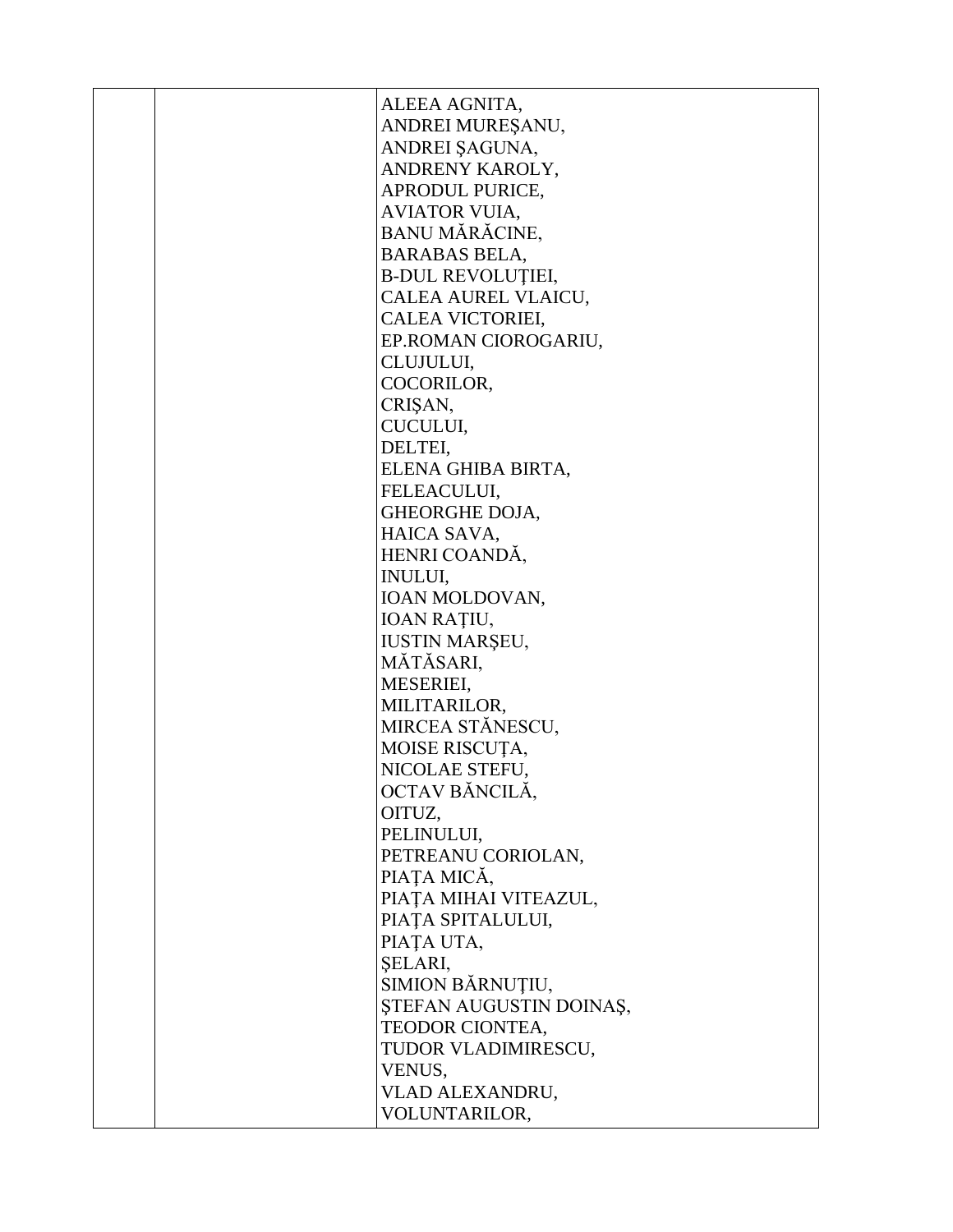|    |                                                     | <b>VRABIEI</b>                                                                                                                                                                                                                                                                                                                                                                                                                                                                                                                                                                                         |
|----|-----------------------------------------------------|--------------------------------------------------------------------------------------------------------------------------------------------------------------------------------------------------------------------------------------------------------------------------------------------------------------------------------------------------------------------------------------------------------------------------------------------------------------------------------------------------------------------------------------------------------------------------------------------------------|
| 7. | ȘCOALA GIMNAZIALĂ<br>"AVRAM IANCU"<br><b>ARAD</b>   | DELIMITAREA CIRCUMSCRIPTIEI:<br>STR. COCORILOR - STR. IOAN FLUIERAȘ - STR.<br>ȘCOALEI- ALEEA AMARA - STR. C. BRÂNCUȘI -<br>STR. C. BRÂNCOVEANU - STR. MARAMUREȘ - STR.<br>LIBERTĂȚII - STR. OBORULUI - CALEA AUREL<br>VLAICU - PIAȚA UT A<br>STRĂZI DIN INTERIORUL CIRCUMSCRIPTIEI:                                                                                                                                                                                                                                                                                                                    |
|    |                                                     | STR.COCORILOR - CĂMINE,<br>STR. VASILE CONTA,<br>STR. MIHAIL OBEDENARU,<br>STR. SCOALEI,<br>STR. CONSTANTIN BRÂNCOVEANU DE LA NR.<br>11-33 ȘI DE LA 10-70,<br>STR. CONSTANTIN BRÂNCUȘI,<br>STR. BUCEGI,<br>CALEA AUREL VLAICU - TOATE BLOCURILE I ȘI<br><b>BLOCURILE X (DE LA 1-9)</b><br>ALEEA NEPTUN BLOCURILE Y,<br>ALEEA ULISE BLOCURILE Y,<br>ALEEA TOMIS DE LA X1 - X6,<br>ALEEA DEZNA DELA X13 - X17,<br>ALEEA AMARA,<br>STR. LIBERTĂTII DE LA X18 - X20,<br>STR. MARAMURES DE LA X21 - X22,<br>STR. LUCRETIU PĂTRĂȘCANU DE LA X23 - X33,<br>STR. IOAN FLUIERAȘ,<br>STR. OBORULUI,<br>P-TA UTA, |
| 8. | ȘCOALA GIMNAZIALĂ<br>"ILARION FELEA"<br><b>ARAD</b> | DELIMITAREA CIRCUMSCRIPTIEI:<br>STR. COCORILOR - STR. HENRI COANDĂ - STR<br>BABA NOVAC - STR. ILARION FELEA - STR. C.<br>BRÂNCOVEANU - STR. ROTARILOR - STR.<br>LĂCRIMIOARELOR - STR. DRAGOȘ VODĂ - STR.<br>LIBERTĂȚII - STR. MARAMUREȘ - STR. C.<br>BRÂNCUȘI - ALEEA AMARA - STR. ȘCOALEI - STR.<br><b>IOAN FLUIERAS</b><br>STRĂZI DIN INTERIORUL CIRCUMSCRIPTIEI:<br>STR. COCORILOR,<br>STR. HENRI COANDĂ,<br>STR. BABA NOVAC,<br>STR. ILARION FELEA,<br>STR. APRODUL PURICE,<br>STR. BOGDAN PETRICEICU HAȘDEU,<br>STR. CONSTANTIN BRÂNCOVEANU,<br>STR. CONSTANTIN BRÂNCUȘI,<br>STR. GIORDANO BRUNO, |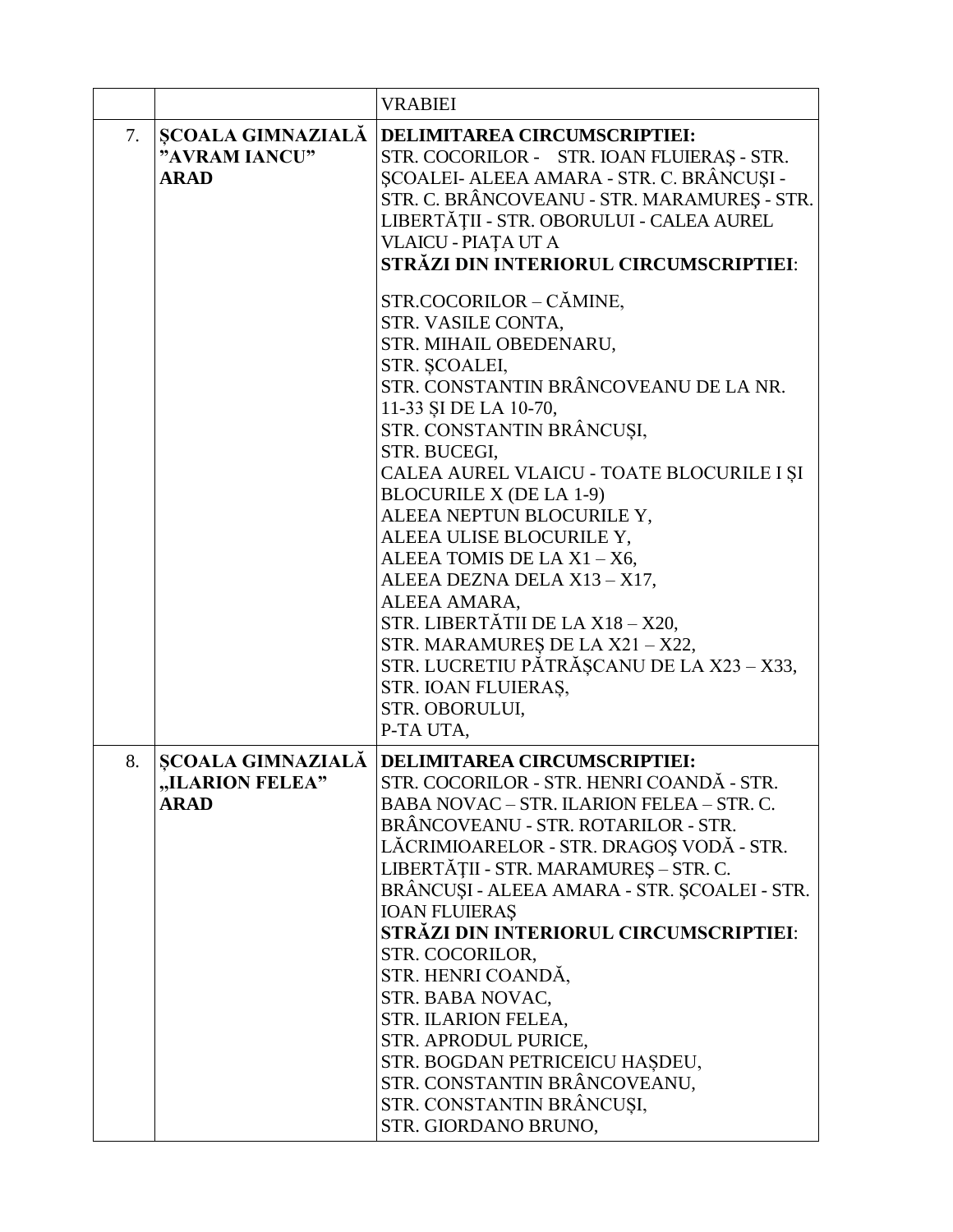|    |                                             | STR. GIORDANO BRUNO,<br>STR. ILEANA COSÂNZEANA,<br>STR. IOAN FLUIERAS,<br>STR. MUŞETEL,<br>STR. MESTECĂNIȘ,<br>STR. ȘEZĂTOAREI,<br>STR. SOCULUI,<br>STR. ROTARILOR,<br>STR. LĂCRIMIOARELOR,<br>STR. DRAGOS VODĂ<br>STR. LIBERTĂTII,<br>STR. MARAMURES,<br>ALEEA AMARA,<br>STR. SCOALEI,                                                                                                                                                                                                                                                                                                        |
|----|---------------------------------------------|------------------------------------------------------------------------------------------------------------------------------------------------------------------------------------------------------------------------------------------------------------------------------------------------------------------------------------------------------------------------------------------------------------------------------------------------------------------------------------------------------------------------------------------------------------------------------------------------|
| 9. | LICEUL CU<br>PROGRAM SPORTIV<br><b>ARAD</b> | <b>DELIMITAREA CIRCUMSCRIPTIEI:</b><br>STR. LĂCRIMIOARELOR - STR. ORIZONTULUI -<br>STR. D. ȚICHINDEAL - STR. MIMOZEI- STR.<br>DIANA - STR. MĂGUREI - LINIA DE CALE<br>FERATĂ ARAD - PECICA - STR. BUCUREȘTI - STR.<br>PETRU MAIOR - STR. DÂMBOVIȚEI<br>STRĂZI DIN INTERIORUL CIRCUMSCRIPTIEI:<br>STR. MĂLIN,<br>STR. SÂNZIENELOR,<br>STR. NUFĂR,<br>STR. DÂMBOVITEI,<br>STR. TRAIAN GROZĂVESCU,<br>STR. BUCUREȘTI,<br>STR. MĂGUREI (PÂNĂ LA CALEA FERATĂ),<br>STR. SOLOMON,<br>STR. CAISULUI,<br>STR. PETRU MAIOR,<br>STR. MACEDONIEI,<br>STR. PROGRESULUI,<br>STR. ULMULUI,<br>STR. SEPTIMIU, |
|    |                                             | STR. TROTUȘULUI,<br>STR. HERODOT,<br>STR. A. LAURIAN,<br>STR. ARON PUMNUL,<br>STR. ALUNULUI,<br>STR. ULPIU,<br>STR. ZÂNELOR,<br>STR. BUZIAS,<br>STR. MARNEI,<br>STR. NĂSĂUD,<br>STR. SUCEAVA,                                                                                                                                                                                                                                                                                                                                                                                                  |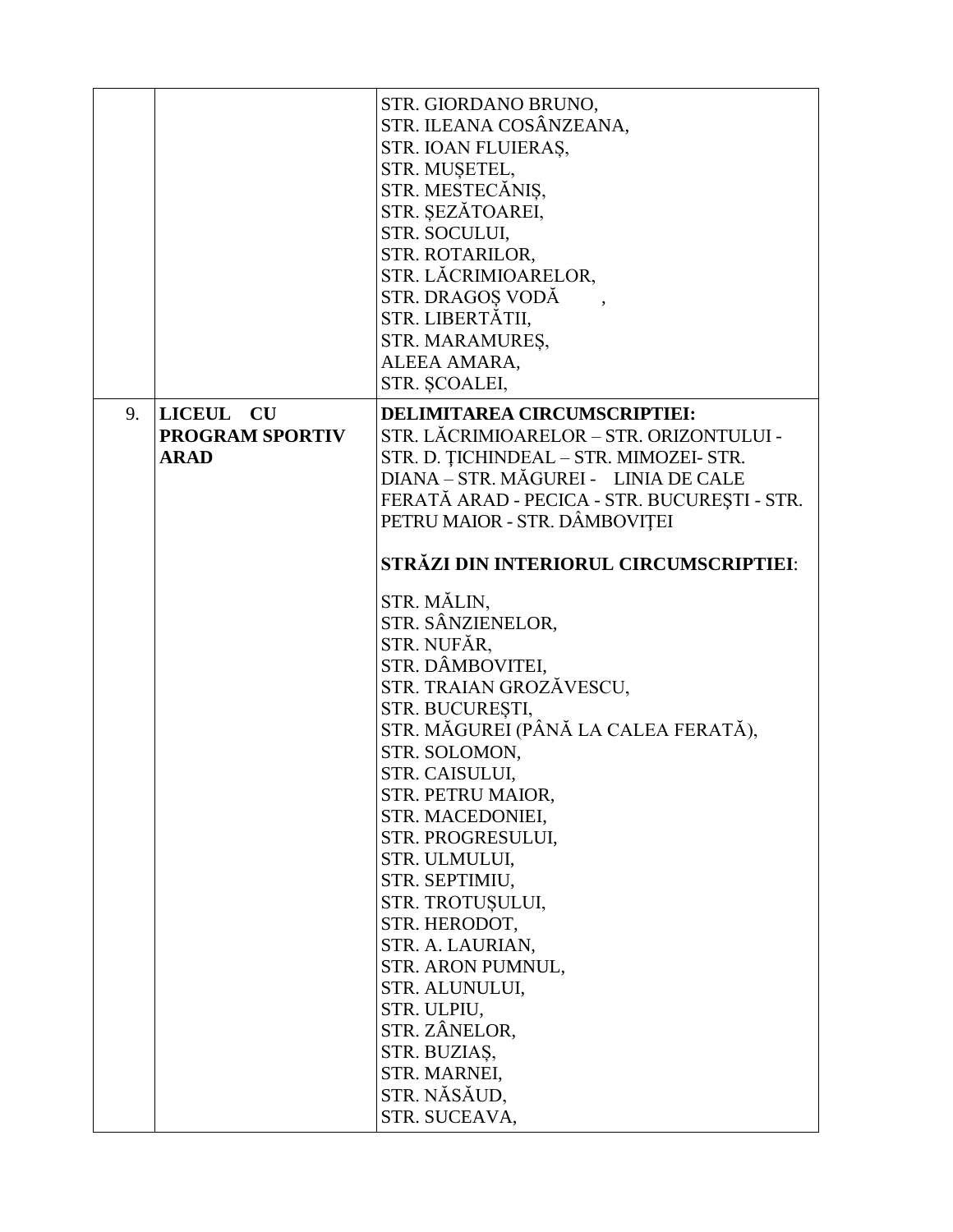|                                                                                                  | STR. SPORTULUI,<br>STR. VENETIEI,<br>STR. TIBERIU,<br>STR. GLORIEI,<br>STR. INDEPENDENTEI,<br>STR. PĂLTINIȘ,<br>STR. GHIOCEILOR,<br>STR. SEVER BOCU,                                                                                                                                                                                                                                                                                                                                                                                                                                                                                                                                                                                                                                                                       |
|--------------------------------------------------------------------------------------------------|----------------------------------------------------------------------------------------------------------------------------------------------------------------------------------------------------------------------------------------------------------------------------------------------------------------------------------------------------------------------------------------------------------------------------------------------------------------------------------------------------------------------------------------------------------------------------------------------------------------------------------------------------------------------------------------------------------------------------------------------------------------------------------------------------------------------------|
|                                                                                                  | STR. MIMOZEI,<br>STR. DIANA,<br>STR. D. TICHINDEAL,<br>STR. ORIZONTULUI,<br>STR. LĂCRĂMIOARELOR.                                                                                                                                                                                                                                                                                                                                                                                                                                                                                                                                                                                                                                                                                                                           |
| 10. SCOALA GIMNAZIALĂ<br>"FRATII NEUMAN"<br><b>ARAD</b> - structură Liceul<br>cu Program Sportiv | DELIMITAREA CIRCUMSCRIPTIEI:<br>ZONA GAI: STR. FĂT FRUMOS - STR. POETULUI -<br>STR.<br>CÂMPURILOR - CANALUL FOIȘOR – ZONA<br>INDUSTRIALĂ VEST - CALEA AUREL VLAICU -<br>GARA BUJAC - LINIA CFR ARAD- NĂDLAC -<br>CALEA AUREL VLAICU - CÂMPUL DUMBRAVA<br>ROȘIE NR.1 - CÂMPUL ALBINELOR - CÂMPUL<br>INELUȘ – CRIVABORA (SĂLAȘE)<br>STRĂZI DIN INTERIORUL CIRCUMSCRIPTIEI:<br>STR.CORBULUI,<br>STR. SULFINEI,<br>STR.CAMELIEI,<br>STR. COSMINULUI,<br>STR. RADU NEGRU,<br>STR. GRAURULUI,<br>STR. CURCUBEULUI,<br>STR. GREIERILOR,<br>STR. DIMA GH.,<br>STR. GOLESCU,<br>STR. UNIVERSULUI,<br>STR. SPÅTARUL PREDA,<br>STR. FAGULUI,<br>STR. IZVOR,<br>STR. TRIBUNUL CORCHES,<br>STR. MESTERUL MANOLE,<br>STR. HATMAN ARBORE,<br>STR. MAGNOLIEI,<br>STR. IEDEREI,<br>STR. LEANDRULUI,<br>STR. ORHIDEELOR,<br>STR. GROZĂVEȘTI, |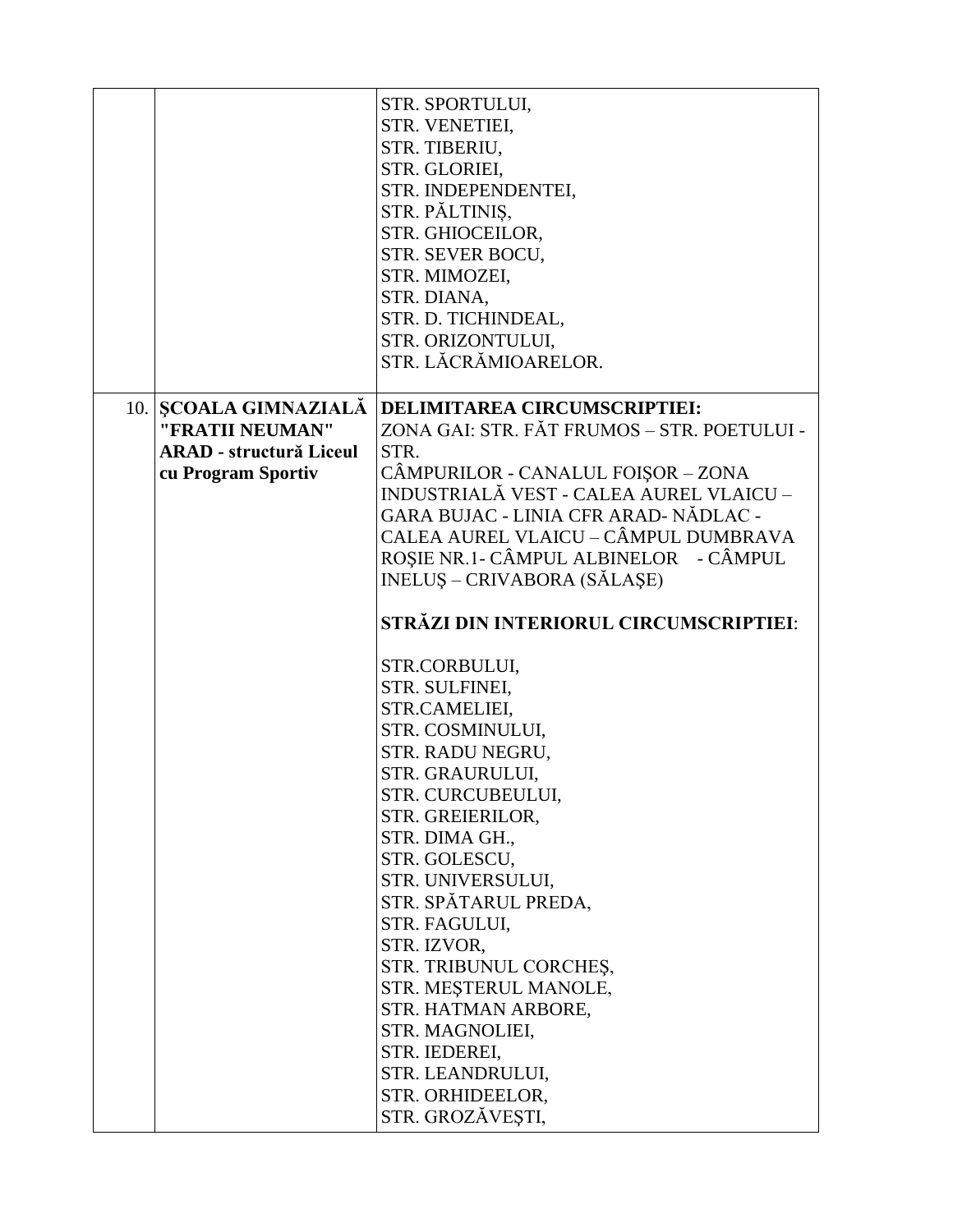|                                                                                        | STR. CODRULUI,<br>STR. DUNĂRII,<br>STR. GRĂDINARILOR,<br>STR. GENERAL DODA,<br>STR. BOGDAN VOIEVOD,<br>STR. ALEXANDRU CEL BUN,<br>STR. CĂLȚUNAȘI,<br>STR. MĂGURELE,<br>STR. ION CREANGĂ,<br>STR. LAPTELUI,<br>STR. FAURILOR,<br>STR. FÂNTÂNII,<br>STR. ȘTEFAN TENEȚCHI,<br>STR. ANTON PANN,<br>STR. ZAMBILELOR,<br>STR.PĂCURARILOR,<br>STR. CONCORDIEI,<br>STR. NOUĂ,<br>STR. I. CÂMPINEANU,                                                                                                                                                                                                                                                                                               |
|----------------------------------------------------------------------------------------|--------------------------------------------------------------------------------------------------------------------------------------------------------------------------------------------------------------------------------------------------------------------------------------------------------------------------------------------------------------------------------------------------------------------------------------------------------------------------------------------------------------------------------------------------------------------------------------------------------------------------------------------------------------------------------------------|
| 11. LICEUL TEHNOLOGIC<br>DE CONSTRUCTII ȘI<br><b>PROTECTIA</b><br><b>MEDIULUI ARAD</b> | <b>DELIMITAREA CIRCUMSCRIPTIEI:</b><br>STR. DRAGOȘ VODĂ - STR. LĂCRIMIOARELOR -<br>STR. DÂMBOVIȚEI – STR. PETRU MAIOR – STR.<br>BUCUREȘTI – LINIA DE CALE FERATĂ ARAD-<br>PECICA - CALEA AUREL VLAICU - STR.<br>OBORULUI - STRADA LIBERTĂȚII<br>STRĂZI DIN INTERIORUL CIRCUMSCRIPTIEI:<br>CONSTANTIN BRÂNCUȘI – PÂNĂ LA OBORULUI<br>LIBERTĂȚII - DE LA LĂCRĂMIOARELOR PÂNĂ<br><b>LA OBORULUI</b><br>MĂLIN – DE LA LĂCRĂMIOARELOR PÂNĂ LA<br>LIBERTĂȚII<br><b>GHIOCEILOR - PÂNĂ LA PETRU MAIOR</b><br>TBERIU BREDICEANU,<br>CRAIOVEI,<br>LUPENI,<br>NUFĂR,<br>ORĂȘTIE,<br>SLĂNIC,<br>HATEG,<br>ALEEA PREDEAL,<br>ALEEA FLUTURILOR,<br>SEVER BOCU,<br>SLATINEI,<br>GHEORGHE GROZA,<br>TEBEI, |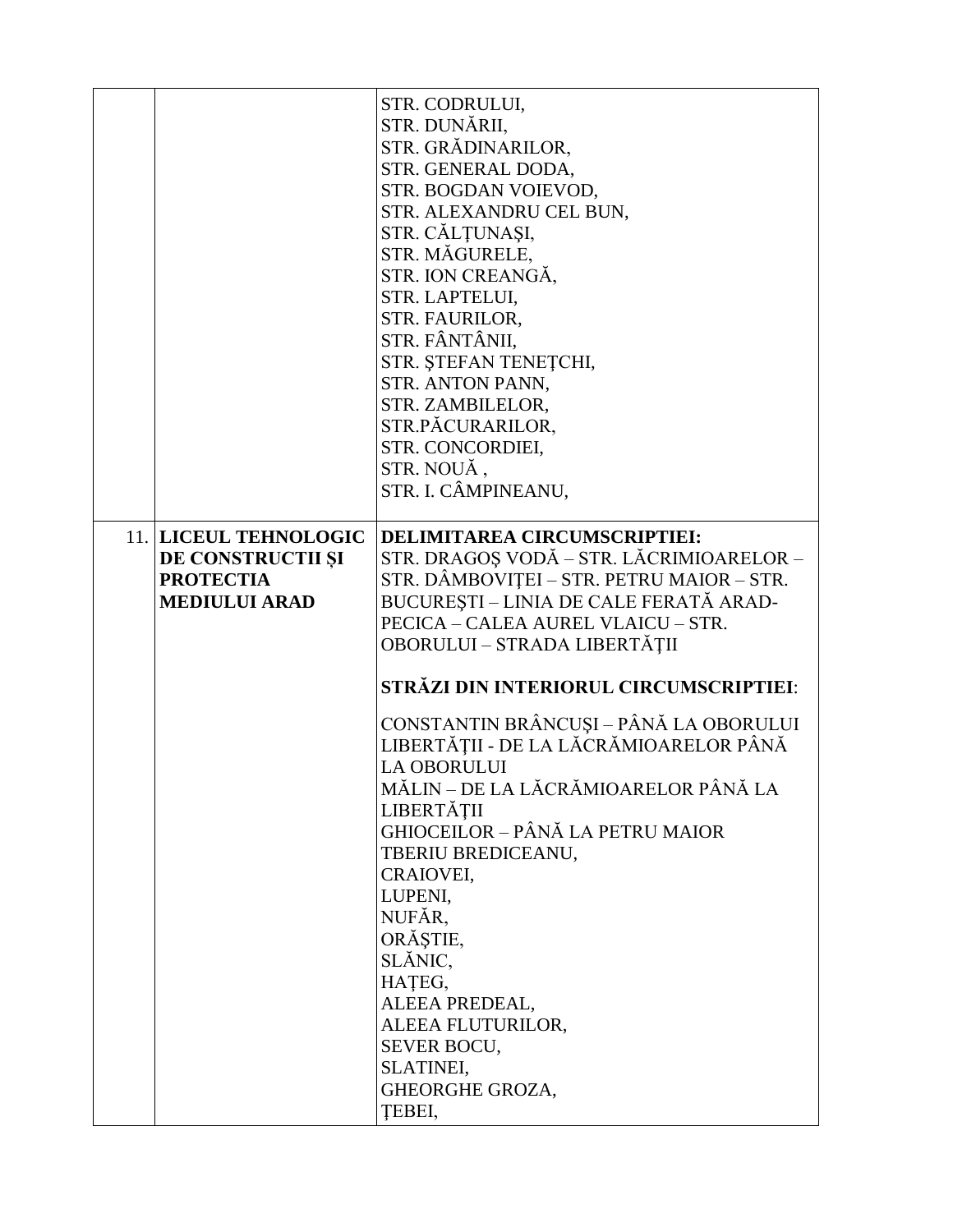|                                                            | DRAGOȘ VODĂ,<br>TRAIAN GROZĂVESCU – DE LA<br>LĂCRĂMIOARELOR PÂNĂ LA SEVER BOCU,<br>DÂMBOVIȚEI – DE LA A.VLAICU PÂNĂ LA<br>LĂCRĂMIOARELOR,<br>BUCUREȘTI – DE LA PETRU MAIOR PÂNĂ LA<br>SEVER BOCU,<br>OBOR – DE LA LĂCRĂMIOARELOR PÂNĂ LA A.<br><b>VLAICU</b><br>AUREL VLAICU - DE LA BARIERĂ PÂNĂ LA<br>OBORULUI (BISERICA CATOLICĂ),                                                                                                                                                                                                                                                                                                                                                                                                                                                                   |
|------------------------------------------------------------|---------------------------------------------------------------------------------------------------------------------------------------------------------------------------------------------------------------------------------------------------------------------------------------------------------------------------------------------------------------------------------------------------------------------------------------------------------------------------------------------------------------------------------------------------------------------------------------------------------------------------------------------------------------------------------------------------------------------------------------------------------------------------------------------------------|
| 12. SCOALA GIMNAZIALĂ<br>"AUREL<br><b>VLAICU"ARAD</b>      | STRĂZI DIN INTERIORUL CIRCUMSCRIPTIEI:                                                                                                                                                                                                                                                                                                                                                                                                                                                                                                                                                                                                                                                                                                                                                                  |
|                                                            | <b>STRADA ROȘIORI – CASE + BLOCURI</b><br><b>CARTIERUL RED</b><br><b>COLONIA UTA:</b><br>VILE 3, 6, 7, 8, 9, 10, 12, 13. BL. A(3), B(2), C(1),<br>60-68(5), STR. FRATII NEUMAN                                                                                                                                                                                                                                                                                                                                                                                                                                                                                                                                                                                                                          |
|                                                            | <b>BLOCURI:</b><br>B2, B3, B4, B5, B6, B7, B8, B9, B10, B11,<br>B1/1, B1/2, B1/3, B1/4, B1/5<br>Z3, Z4, Z5, Z6, Z7, Z8, Z9, Z11, Z12, Z13,<br>Z15, Z16, Z17, Z18, Z19, Z20,<br>Z21, Z22, Z23, Z24, Z25,<br>Z26, Z27, Z28,<br>Z29, Z30, Z31, Z32, Z33, Z34.<br><b>STRAZI:</b><br>FOISOR, PLOPILOR (PARTEA STRĂZII SPRE<br>SCOALA "AUREL VLAICU"), DORULUI,<br>CĂLĂRAȘILOR, URSULUI, FULGERULUI,<br>TOAMNEI, VICTOR HUGO, PALTINULUI,<br>BUMBACULUI, TEPES VODĂ,<br><b>CIPRIAN</b><br>PORUMBESCU, FECIOAREI<br><b>CÂMPUL</b><br>LINIȘTII, FRAGILOR, LIVEZILOR, POETULUI (<br>DE LA UTA- COLȚ CU STRADA DORULUI),<br>CALEA AUREL VLAICU (INTRE STRADA 6<br>VINATORI ȘI STR.HERCULE), 6 VINATORI CU<br>STRĂZILE: RARĂU, IZOI, CHEIA, CURTICI,<br>CEDRULUI, SĂLCUȚA, ARȚARULUI, SIRET,<br>CRIȘULUI, DOBROGEA |
| 13. SCOALA GIMNAZIALĂ<br>"NICOLAE BĂLCESCU"<br><b>ARAD</b> | STRĂZI DIN INTERIORUL CIRCUMSCRIPTIEI:<br>AL. HIPOCRAT: B2, B3, B4, B5, B6, B7, B 8, B9,                                                                                                                                                                                                                                                                                                                                                                                                                                                                                                                                                                                                                                                                                                                |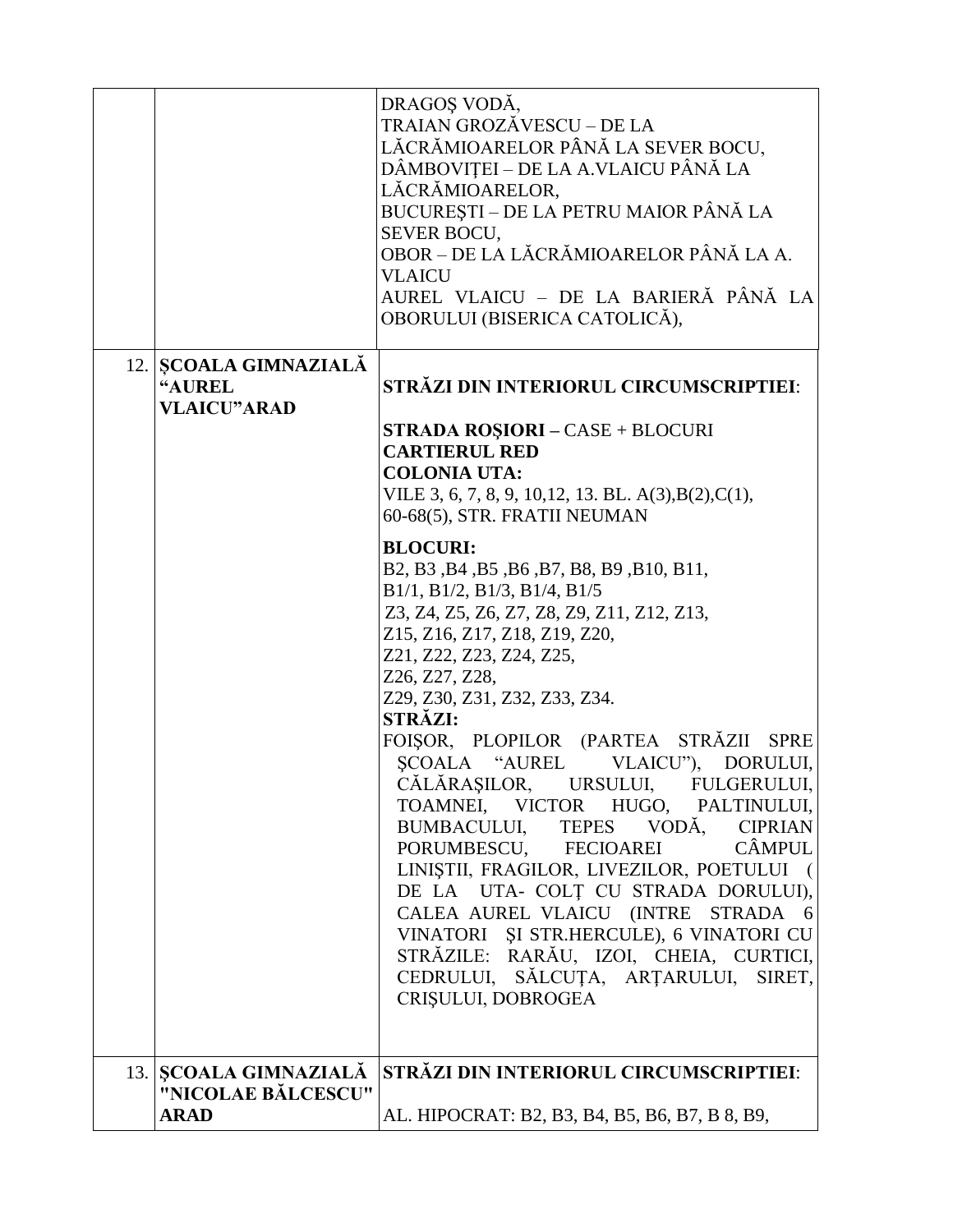|                                                        | STR. ȘT. LUCHIAN: BL. B12,<br>B13, B14, B15, AL. DEJ: BL. B16, B17, B18, B19, AL.<br>HERCULE: BL. C1, C2, STR. PLOPILOR, STR.<br>BREZOIANU: BL. A26, A27,<br>A28, A29, A30, A31, A32, A33, A34., STR.<br><b>STUPILOR:</b><br>BL. A38, A39, A40, A41, A42, A43, A44, A45, A46,<br>A47, A48, A49, AL. SATURN : BL. A11, A12, A13,<br>A14,<br>A15, A16, A17, A18, A19, A20, A21, A22, A23,<br>A24, A25,<br>STR. POETULUI: BL. A35, A36, A37, P1, P2, P3, P4,<br>P5,<br>P6, P7.,<br>STR. TURDEI, STR. JIULUI, STR. MOLDOVEI, STR.<br>SZABO ARPAD, STR. AGRICULTORILOR, STR.<br>SECEREI, STR. TRIBUNUL ANDREICA : BL.A50,<br>A51, A52, A53, A54,<br>A55, A56, A57, A58, A59, A60, STR. OLTULUI, STR.<br>RETEZAT, STR. TIMIŞULUI, STR. ARIEŞULUI,<br>STR. MUNTENIEI, STR. TOTH ARPAD, STR.<br>BUCOVINA, STR. OLTENIEI, STR. ALBINELOR,<br>STR. CORNULUI, S<br>TR. LIVEZILOR, STR. FĂT FRUMOS A1, A2, A3, A4,<br>A5, A6, CAL. AUREL VLAICU (ÎNTRE STR.<br>CĂLĂRAȘI ȘI FĂT FRUMOS) A7, A8, A9, A10, B20,<br>B21, B22 |
|--------------------------------------------------------|--------------------------------------------------------------------------------------------------------------------------------------------------------------------------------------------------------------------------------------------------------------------------------------------------------------------------------------------------------------------------------------------------------------------------------------------------------------------------------------------------------------------------------------------------------------------------------------------------------------------------------------------------------------------------------------------------------------------------------------------------------------------------------------------------------------------------------------------------------------------------------------------------------------------------------------------------------------------------------------------------------------|
| 14. SCOALA GIMNAZIALĂ<br>"REGINA MARIA"<br><b>ARAD</b> | <b>DELIMITAREA CIRCUMSCRIPTIEI:</b><br>STR. DOSOFTEI - LINIA DE CALE FERATĂ ARAD -<br>DEVA - STR. PĂSTORULUI - STR. ARGEȘ - CALEA<br>RADNEI - STR. RENAȘTERII - STR. STÂNJENEL -<br>PĂȘUNII<br>STR.<br>STR.VOINICILOR:BL.193,192,191,190,189,188- LINIA<br>FERATĂ ARAD - TIMIȘOARA - STR. CORNEL RADU<br>- SPLAIUL GEN MAGHERU - CASE STR. EXTERIOR<br>(ZONA BILLA) - PASAJUL MICĂLACA - CALEA<br><b>RADNEI</b><br>STRĂZI DIN INTERIORUL CIRCUMSCRIPTIEI:<br><b>B-DUL NICOLAE TITULESCU - BLOCURILE</b><br>306.<br>307, 308, 311, 312, 313, 314, 332 ABC, 333, 334, 335,<br>336, 337,<br>STR. NICOLAE TITULESCU – BLOCURILE 1, 2, 3<br>ANL,<br>DR. CORNEL RADU (AUROREI) BLOCURILE 315<br>ABCDE, 316 ABCDE, 324 ABC<br>CETINEI,                                                                                                                                                                                                                                                                              |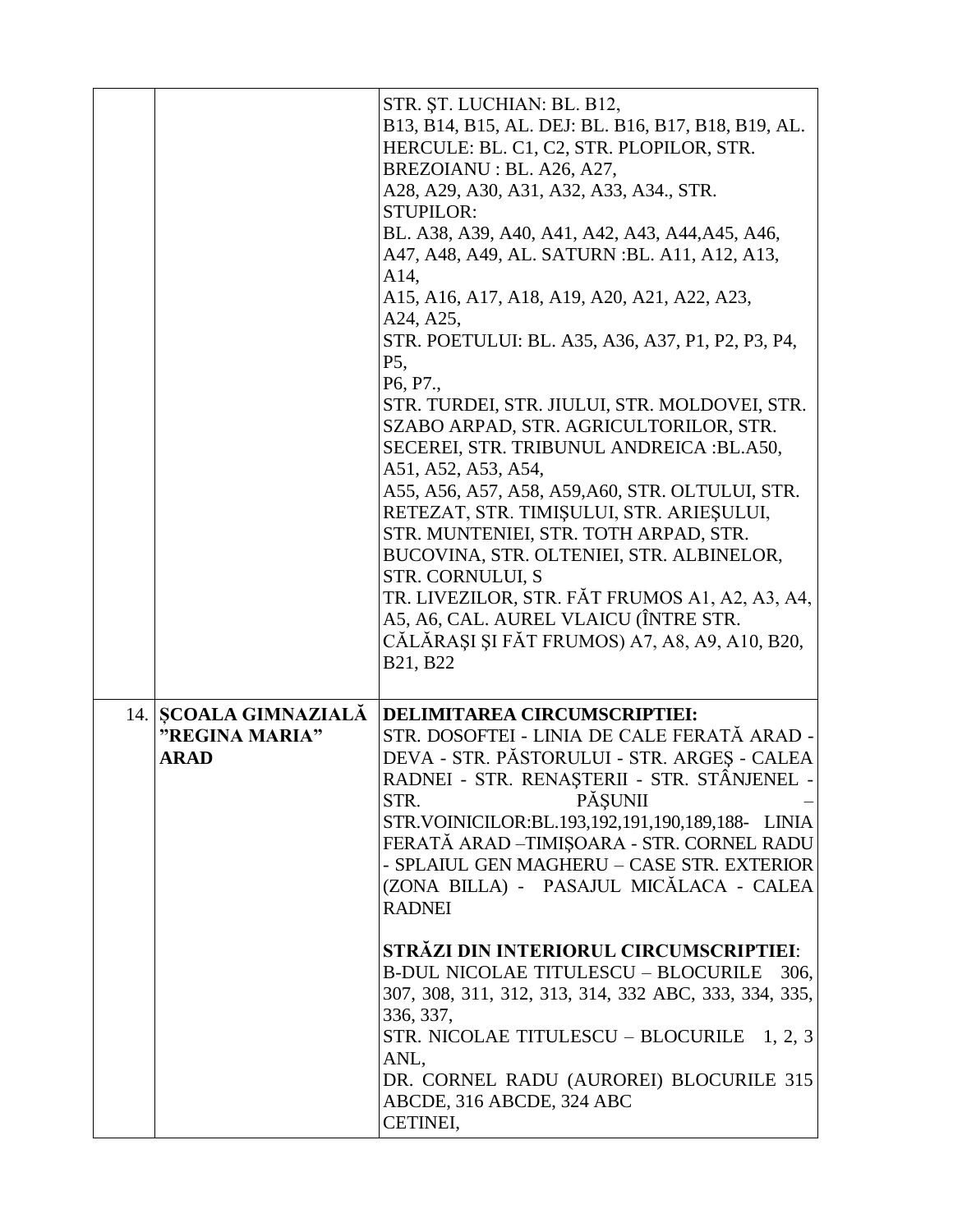| MARCEL OLINESCU (ALBATROS) BLOCUL 301                             |
|-------------------------------------------------------------------|
| ABCDE,<br>PAVEL ALASZU (LĂSTUNULUI) BLOCUL 302                    |
| ABC.                                                              |
| NICOLAE BRÂNZEU (EGRETEI) BLOCURILE 305                           |
| AB, 305 C, 305 D,                                                 |
| ELENA DRĂGOI (LEBEDEI) BLOCURILE 309 ABC,                         |
| 310 ABC, 319, 328 AB,                                             |
| ILIE MĂDUȚA (LEVĂNȚICA) BLOCURILE 320, 321,                       |
| 322, 323, 325, 326, 327,<br>ALEXANDRU POPESCU NEGURĂ BLOCURILE    |
| 317, 318.                                                         |
| SPLAIUL G-RAL GH. MAGHERU -BLOCURILE 303                          |
| AB, 303-1, 303-2, 303-3 ABC, 303-4 ABC, 303-5 ABC,                |
| 304 A, 304 B, 304 C, 304 D, 304 E, 329 AB, 330 AB,                |
| 331 AB,                                                           |
| ALEEA ZORELELOR - BLOCURILE 118, 119, 120,                        |
| PRIETENIEI - BLOCURILE 112, 113, 114, 115, 132,                   |
| 133, 134, 135,                                                    |
| $IMASULUI - BLOCURILE$ 2, 4, 4 A, 1, 3, 5, 7,                     |
| CAIUS LEPA - BLOCURILE 104, 106,                                  |
| IULIU TOADER(CALEA ARMATEI ROȘII, CALEA                           |
| RADNEI) - BLOCUL 102,<br>BÂRZAVA – CASE ȘI BLOCUL 105,            |
| BYRON,                                                            |
| <b>SEVERIN</b>                                                    |
| MIORITEI - BLOCURILE 139, 160, 161, 165, 166,                     |
| 167, 175, 176, 177, 178, 179 180, 181, 182, 183, 184,             |
| 185, 186, 187 A, 187 B, 200, 202, 203, 204, 205, 206,             |
| 207, 208, 240, 247, 248, 249, 250                                 |
| ABRUD – BLOCURILE 220, 221, 235, 236, 116, 117,                   |
| 121, 122 AB, 123, 124, 125, 126, 127, 128, 129, 130,              |
| 131, 156, 157, 158, 159, 162, 163, 164, 168, 169, 170,            |
| 171, 216, 217, 218, 219.                                          |
| SIMFONIEI - BLOCURILE 195, 196, 199, 201, 241,                    |
| 242, 243, 244,<br>VOINICILOR - BLOCURILE 188, 189, 190, 191, 192, |
| 193,                                                              |
| PĂȘUNII – BLOCUL 194.                                             |
| RENAȘTERII NR. $2-42$ ; $1-31$                                    |
| VOINICILOR-CASE,                                                  |
| VRANCEI–CASE, PÂNĂ LA INTERSECTIA CU STR.                         |
| <b>RENAȘTERII</b>                                                 |
| STÂNJENEL,                                                        |
| ABRUD-CASE,                                                       |
| ȘIRIEI CASE ȘI BLOCURILE DE LA UZINA DE APĂ                       |
| Π,                                                                |
| PĂULIȘ,                                                           |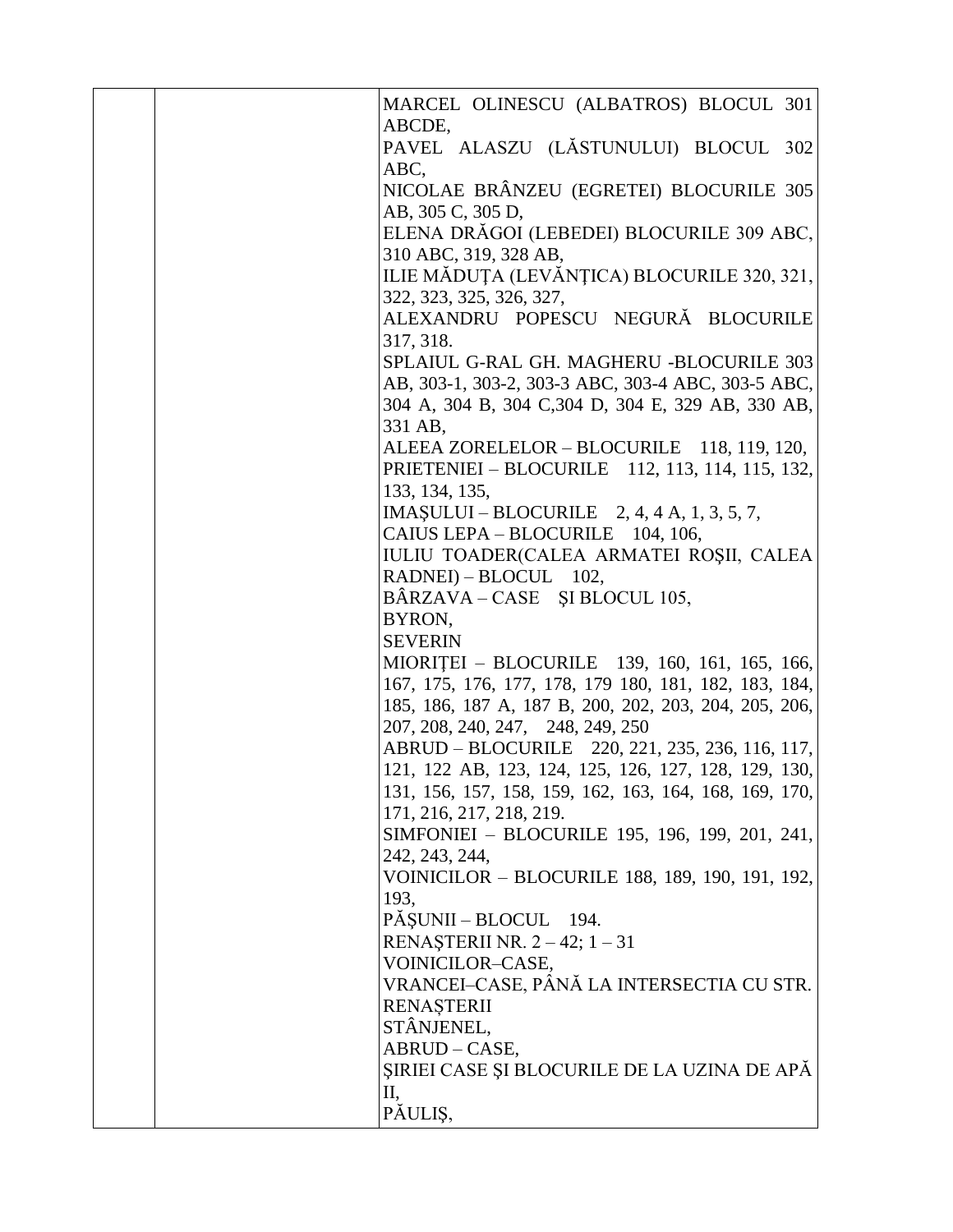|                             | JUNILOR,                                               |
|-----------------------------|--------------------------------------------------------|
|                             | CONSTANTA,                                             |
|                             | CARAIMAN,                                              |
|                             | PRUTULUI,                                              |
|                             | CRIZANTEMELOR,                                         |
|                             | ZOE,                                                   |
|                             | STR. LIPOVEI,                                          |
|                             | MILOVA, GODEANU – BLOCURILE 155, 230, 251,             |
|                             |                                                        |
|                             | 252, 253,                                              |
|                             | ALEEA MIORITA - BLOCURILE 140, 141, 142, 143,          |
|                             | SIMION POPA - BLOCURILE 109, 110, 111, 136,            |
|                             | 137, 138, 146, 147, 148, 149, 150, 151, 152, 153, 224, |
|                             | 225, 227, 228, 229.                                    |
|                             | PĂȘUNII – CASE,                                        |
|                             | <b>GHERGHINEI,</b>                                     |
|                             | BUSUIOC,                                               |
|                             | FLUIERULUI,                                            |
|                             | SĂVÂRȘIN BLOCURILE 172, 173, 174, 209, 210, 211,       |
|                             | 212, 213, 214, 215,                                    |
|                             | SEMĂNĂTORILOR BLOCURILE 154, 222, 223, 254,            |
|                             | ALEEA CENAD BLOCURILE 226, 231, 232, 233, 234,         |
|                             | ARGES,                                                 |
|                             | PĂSTORULUI,                                            |
|                             | ZEFIR,                                                 |
|                             |                                                        |
|                             | POIANA,                                                |
|                             | DOSOFTEI,                                              |
|                             | LERMONTOV,                                             |
|                             | LILIAC,                                                |
|                             | VIORELELOR,                                            |
|                             | MAXIMILIAN,                                            |
|                             | FABIUS,                                                |
|                             | CRINULUI,                                              |
|                             | BUJOR,                                                 |
|                             | ADRIAN,                                                |
|                             | LALELELOR,                                             |
|                             | LUNCII,                                                |
|                             | CERBULUI,                                              |
|                             | CALEA RADNEI (CALEA ARMATEI ROȘII) DE LA               |
|                             | NR. 87 LA CAPĂT ȘI DE LA NR. 98 LA CAPĂT ȘI            |
|                             | BLOCURILE 107, 108 E, 108 D, 108 C, 108 B, 108 A,      |
|                             | 255                                                    |
|                             |                                                        |
| 15. SCOALA GIMNAZIALĂ       | <b>DELIMITAREA CIRCUMSCRIPTIEI:</b><br>STR.<br>B-DUL.  |
| "CAIUS IACOB,, ARAD         | <b>CORNEL</b><br>$RADU -$<br><b>NICOLAE</b>            |
|                             | <b>TITULESCU</b><br>STR.<br><b>VOINICILOR:</b>         |
| Obs: Circumscripția         | BL.501,502,503,504,505,506- STR. PĂȘUNII - STR.        |
| școlară se aplică și pentru | STÂNJENEL - STR. RENAȘTERII - CALEA RADNEI             |
| clasele de step by step     | STR. ARGEȘ – STR. PĂSTORULUI -CALEA                    |
|                             | FERATĂ ARAD-DEVA - STR. SIRIEI -COMPANIA               |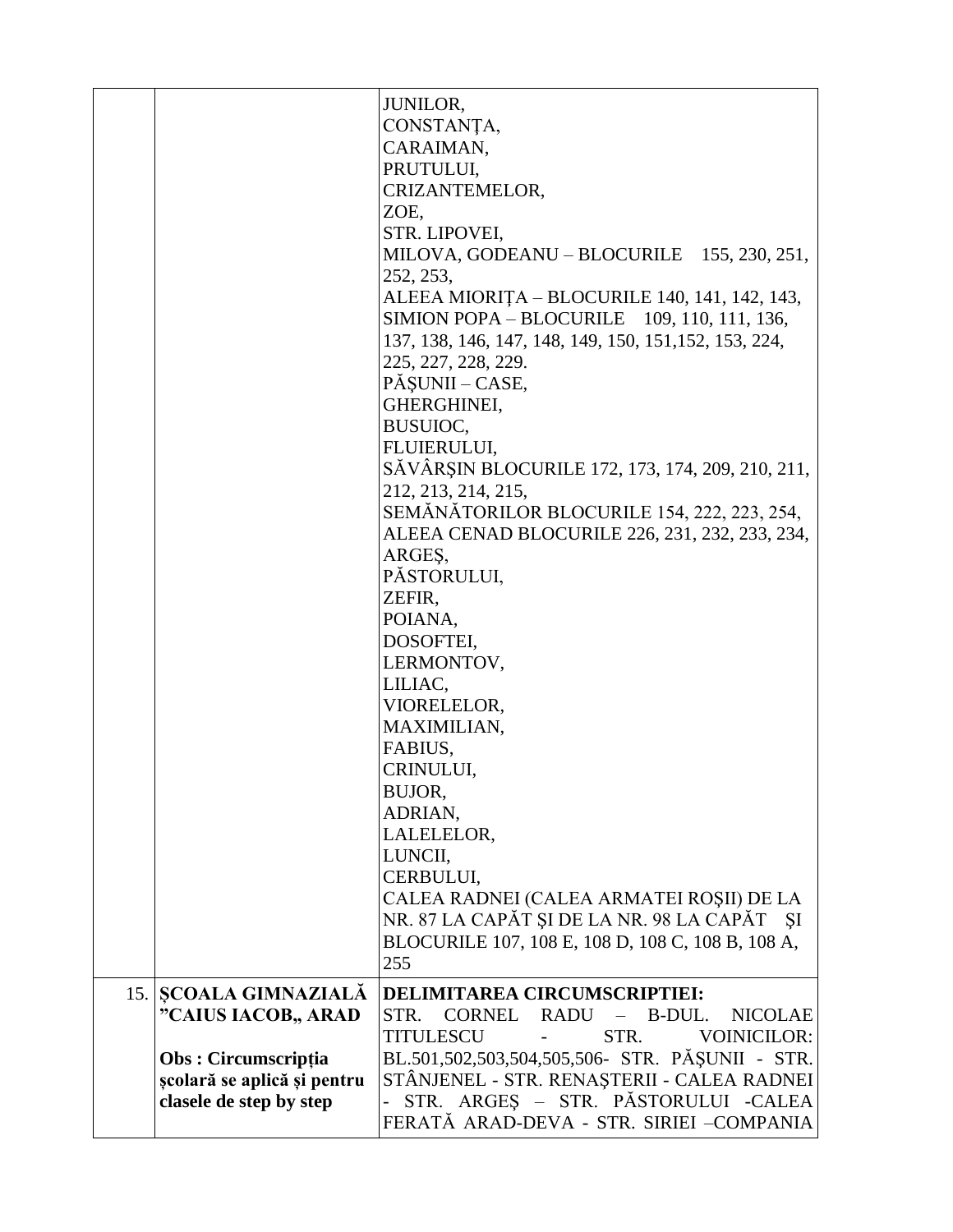|  | APĂ-CANAL (DRUMUL SPRE HORIA) - CALEA<br>- BLOCURILE ANL- BLOCURILE<br><b>RADNEI</b><br>TEHNODOMUS ȘI AMARAD - STR. VOINICILOR -<br>STR. DIGULUI - STR. MARGINEI - B-DUL.<br>NICOLAE TITULESCU - GEMI CENTER - SPLAIUL<br><b>GEN. MAGHERU</b><br>EUGEN POPA -STR. AUROREI - STR. TROIEI -<br>STR. POMPEI - STR. MICȘUNELELOR - STR. |
|--|-------------------------------------------------------------------------------------------------------------------------------------------------------------------------------------------------------------------------------------------------------------------------------------------------------------------------------------|
|  | DIOGENE - PODUL TRAIAN                                                                                                                                                                                                                                                                                                              |
|  | STRĂZI DIN INTERIORUL CIRCUMSCRIPTIEI:<br>ALBA IULIA BLOCURILE- 532, 533, 534, 535,536,<br>537, 538, 540, 541, 542, 557, 558, 559, 574, 575, 576,<br>577, 578, 579, 580, 581, 582, 583, 584, 585,                                                                                                                                   |
|  | NUCET BLOCURILE -560, 561, 562, 563, 564,565,<br>566, 543, 544, 545, 546, 548, 549, 550, 567,                                                                                                                                                                                                                                       |
|  | FELIX BLOCURILE-551, 552,572, 573, 701, 702, 703,<br>704,                                                                                                                                                                                                                                                                           |
|  | BEIUS BLOCURILE-605, 606, 607, 608, 611, 612,                                                                                                                                                                                                                                                                                       |
|  | 613, 614, 617, 618, 619.<br>BATIȘTEI BLOCURILE - 553, 554, 555, 556, 568, 569,                                                                                                                                                                                                                                                      |
|  | 570, 571,                                                                                                                                                                                                                                                                                                                           |
|  | CIOBANULUI BLOCURILE -513,603, 604, 615, 616,<br>DREPTĂȚII CASE ȘI BLOCURILE- 620, 714, 715,                                                                                                                                                                                                                                        |
|  | 716, 717,<br>FRĂȚIEI CASE ȘI BLOCURILE -705,706, 707, 722,                                                                                                                                                                                                                                                                          |
|  | 731, 732, 733, 734.                                                                                                                                                                                                                                                                                                                 |
|  | VASLUI BLOCURILE -718,719, 720,721, 723, 724,<br>725, 726, 727, 728, 729, 730, 708, 709, 710, 711, 712,                                                                                                                                                                                                                             |
|  | 713,                                                                                                                                                                                                                                                                                                                                |
|  | SIGHISOARA BLOCURILE -514, 515, 516, 530, 531,<br>539, 547,                                                                                                                                                                                                                                                                         |
|  | ZALĂU BLOCURILE -504, 505,517, 527 A, 527 B,<br>528, 529.                                                                                                                                                                                                                                                                           |
|  | TUŞNAD BLOCURILE- 518, 519, 520, 521, 522, 523,                                                                                                                                                                                                                                                                                     |
|  | 524, 525, 526,<br>VOINICILOR BLOCURILE -501, 502, 503, 506, 507,                                                                                                                                                                                                                                                                    |
|  | 508, 509, 510, 609, 610, 245, 246,                                                                                                                                                                                                                                                                                                  |
|  | ALEEA BORSEC BLOCURILE-511, 512, 601, 602 A,<br>602 B,                                                                                                                                                                                                                                                                              |
|  | PIATA SOARELUI.                                                                                                                                                                                                                                                                                                                     |
|  | B-DUL N. TITULESCU- BLOCURILE<br>$-ABC$<br>339,                                                                                                                                                                                                                                                                                     |
|  | STR. N. TITULESCU-BLOCURILE -1, 2, 3 ANL,                                                                                                                                                                                                                                                                                           |
|  | AL STAMATIAD - BLOCURILE -361 AB, 362 AB.<br>IOSIF PETCHOVSKI, BLOCUL -360 A B C,                                                                                                                                                                                                                                                   |
|  | ROMUL LADEA (ALBĂSTRELELOR) BLOCURILE -<br>348, 349, 350, 351, 352, 353,                                                                                                                                                                                                                                                            |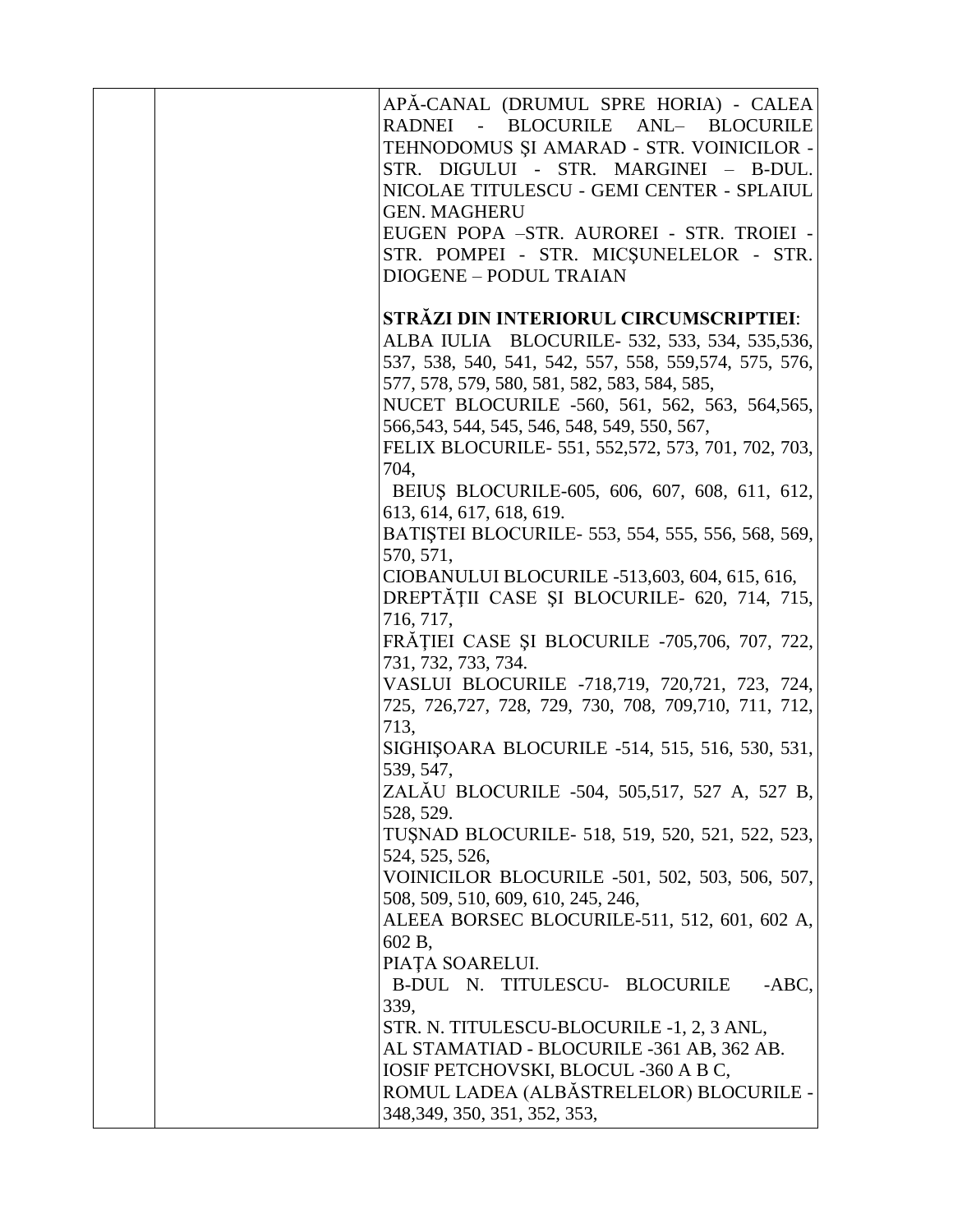|                         | GHEORGHE CIUHANDU- BLOCURILE- 346, 347           |
|-------------------------|--------------------------------------------------|
|                         | ABC, 359, ABC, BLOCURILE 4, 5, 6 FPN 26F,        |
|                         | LT. MJ. DUMA BLOC-338 ABC,                       |
|                         | SPLAIULG-RAL GH. MAGHERU BLOCURILE -357,         |
|                         |                                                  |
|                         | 358 ABCDE, 363, 364, 365, 366, 367, 343, AB, 354 |
|                         | ABC, 355, 356, ABCD.; Bloc 340, sc. A, B, C      |
|                         | MARGINEI,                                        |
|                         | PODGORIEI,                                       |
|                         | DIGULUI,                                         |
|                         | RENAȘTERII,                                      |
|                         | CIOBANULUI-CASE,                                 |
|                         |                                                  |
|                         | AMURGULUI,                                       |
|                         | VOINICILOR-CASE,                                 |
|                         | VRANCEI-CASE,                                    |
|                         | <b>BLOCURI ANL-SELGROS,</b>                      |
|                         | <b>BLOCURILE TEHNODOMUS, AMARAD</b>              |
|                         | <b>ZONA GEMI CENTER</b>                          |
|                         | PIATA 13 MARTIRI,                                |
|                         | STR. ACHILE,                                     |
|                         |                                                  |
|                         | STR. AUROREI,                                    |
|                         | STR. CETĂȚII,                                    |
|                         | STR. CEZAR,                                      |
|                         | STR. DIOGENE,                                    |
|                         | STR. EUGEN POPA,                                 |
|                         | STR. GLADIATOR,                                  |
|                         | STR. HECTOR,                                     |
|                         | STR. INFANTERIEI,                                |
|                         | STR. MARTE,                                      |
|                         | STR. MICŞUNELELOR,                               |
|                         |                                                  |
|                         | STR. MOTILOR,                                    |
|                         | STR. PĂRULUI,                                    |
|                         | STR. POMPEI,                                     |
|                         | STR. RADU DE LA AFUMAȚI,                         |
|                         | STR. ROMEI,                                      |
|                         | STR. SANTINELEI,                                 |
|                         | STR. SCURTĂ,                                     |
|                         | STR. TROIEI,                                     |
|                         | STR. TROMPETEI,                                  |
|                         |                                                  |
| <b>16. LICEUL</b>       | <b>TEORETIC DELIMITAREA CIRCUMSCRIPTIEI:</b>     |
| "ADAM                   | MULLER LINIA DE CALE FERATĂ (ARAD – ZĂDĂRENI) –  |
| <b>GUTTEBRUNN" ARAD</b> | AUTOSTRADA ARAD-TIMIȘOARA -<br>RÂUL              |
|                         | MUREȘ- STR. GLADIOLELOR - STR. DIOGENE -         |
|                         | STR. MICȘUNELELOR - STR. POMPEI - STR.           |
|                         | <b>ŞTEFAN CEL MARE</b>                           |
|                         | ÎN PLUS: ȘOSEAUA TIMIȘORII KM.7 - (FOSTUL        |
|                         | <b>I.A.S ARADUL-NOU)</b>                         |
|                         |                                                  |
|                         |                                                  |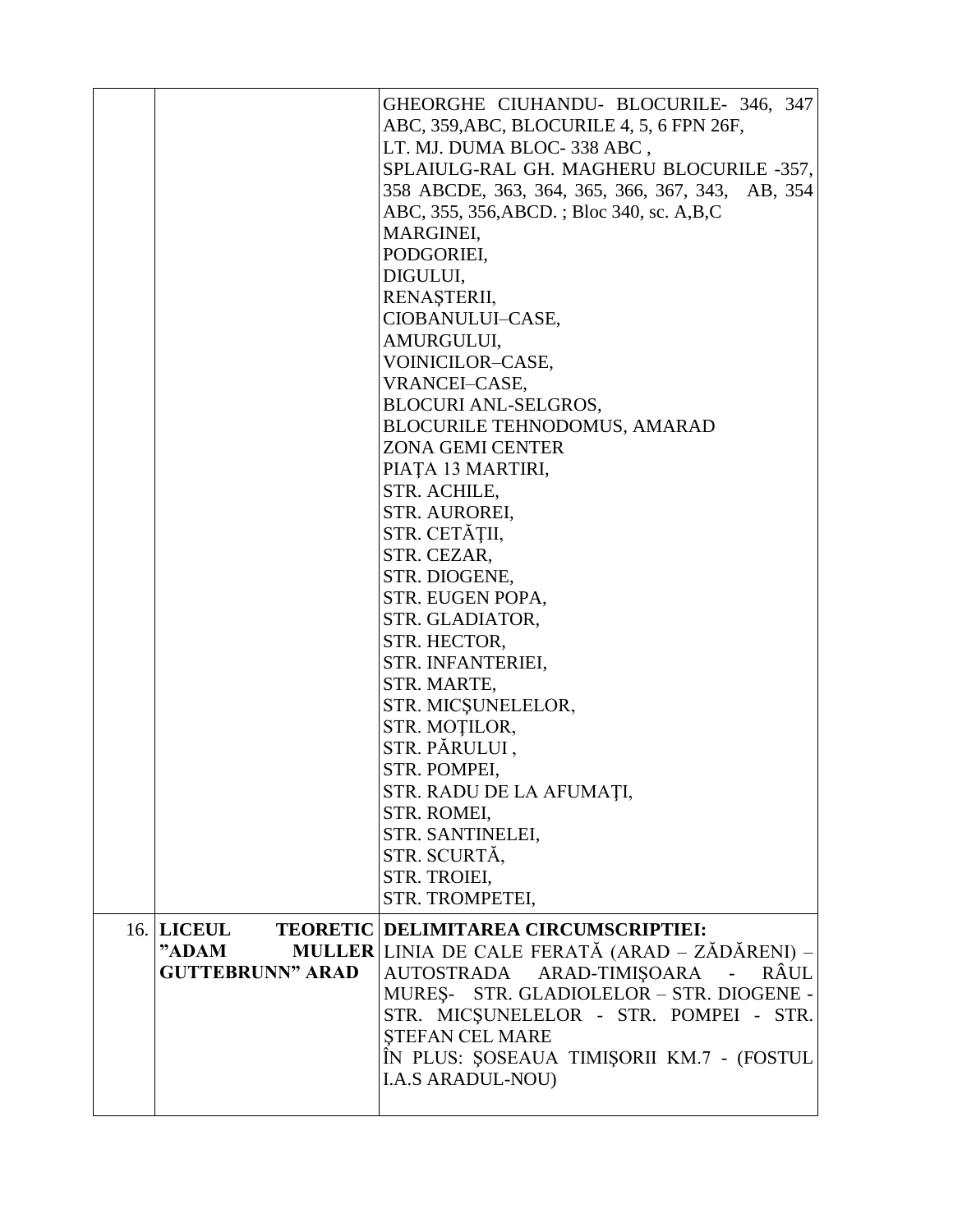|                                                        | STRĂZI DIN INTERIORUL CIRCUMSCRIPTIEI:                                                                                                                                                                                                                                                                                                                                                                                                                                                                                                                                                                                                                                                                                                                                                                                                  |
|--------------------------------------------------------|-----------------------------------------------------------------------------------------------------------------------------------------------------------------------------------------------------------------------------------------------------------------------------------------------------------------------------------------------------------------------------------------------------------------------------------------------------------------------------------------------------------------------------------------------------------------------------------------------------------------------------------------------------------------------------------------------------------------------------------------------------------------------------------------------------------------------------------------|
|                                                        | <b>CARTIERUL ARADUL NOU</b><br>CALEA ROMANILOR,<br>EROUL NECUNOSCUT,<br>PIATA OLIMP,<br>POD TRAIAN,<br>SPLAIUL SANDOR TOTH,<br>STR.9 MAI,<br>STR. DACILOR,<br>STR. HAIDUCILOR,<br>STR. KUNCS ALADAR,<br>STR. LABIRINT,<br>STR. PARIS,<br>STR. PATRIA,<br>STR. TRIUMF,<br>STR. ZDREJANIN,                                                                                                                                                                                                                                                                                                                                                                                                                                                                                                                                                |
| 17. SCOALA GIMNAZIALĂ<br>"ADAM NICOLAE"<br><b>ARAD</b> | DELIMITAREA CIRCUMSCRIPTIEI:<br>STR. N. LENAU - STR. TARAFULUI - STR.<br>BRÂNDUȘEI – STR. CĂPRIOAREI - STR. LASOMEI<br>- STR. CLOPOTULUI -STR. VÂNTULUI - STR.<br>NUCULUI - STR. ȘTEFAN ZARIE - STR. CĂPITAN<br>LOAN FĂTU - STR. COASEI - LINIA DE CALE<br>FERATĂ (ARAD-TIMIȘOARA) - STR.<br>PANDURILOR. IN PLUS - BLOCURILE DE PE<br><b>ALEEA MUNCII</b><br>STRĂZI DIN INTERIORUL CIRCUMSCRIPTIEI:<br>STR. NUCULUI,<br>STR. PAȘCANI,<br>STR. CĂPITAN IOAN FATU,<br>STR. STEAGULUI,<br>STR. PESCĂRUS,<br>STR. TEODOR PACATEANU,<br>STR. CLOPOTULUI,<br>STR. TARAFULUI INCLUSIV BLOCURILE,<br>STR. BRÎNDUȘEI,<br>STR. PANSELEI,<br>STR. CĂPRIOAREI,<br>STR. N. LENAU,<br>STR. FLACĂRA,<br>STR. FRUNZEI,<br>STR. IASOMIEI,<br>STR. FRUMOASĂ,<br>STR. ȘTEFAN ZARIE,<br>STR. TULNIC,<br>STR. EMIL MONTIA,<br>STR. VÂNTULUI,<br>STR. COASEI, |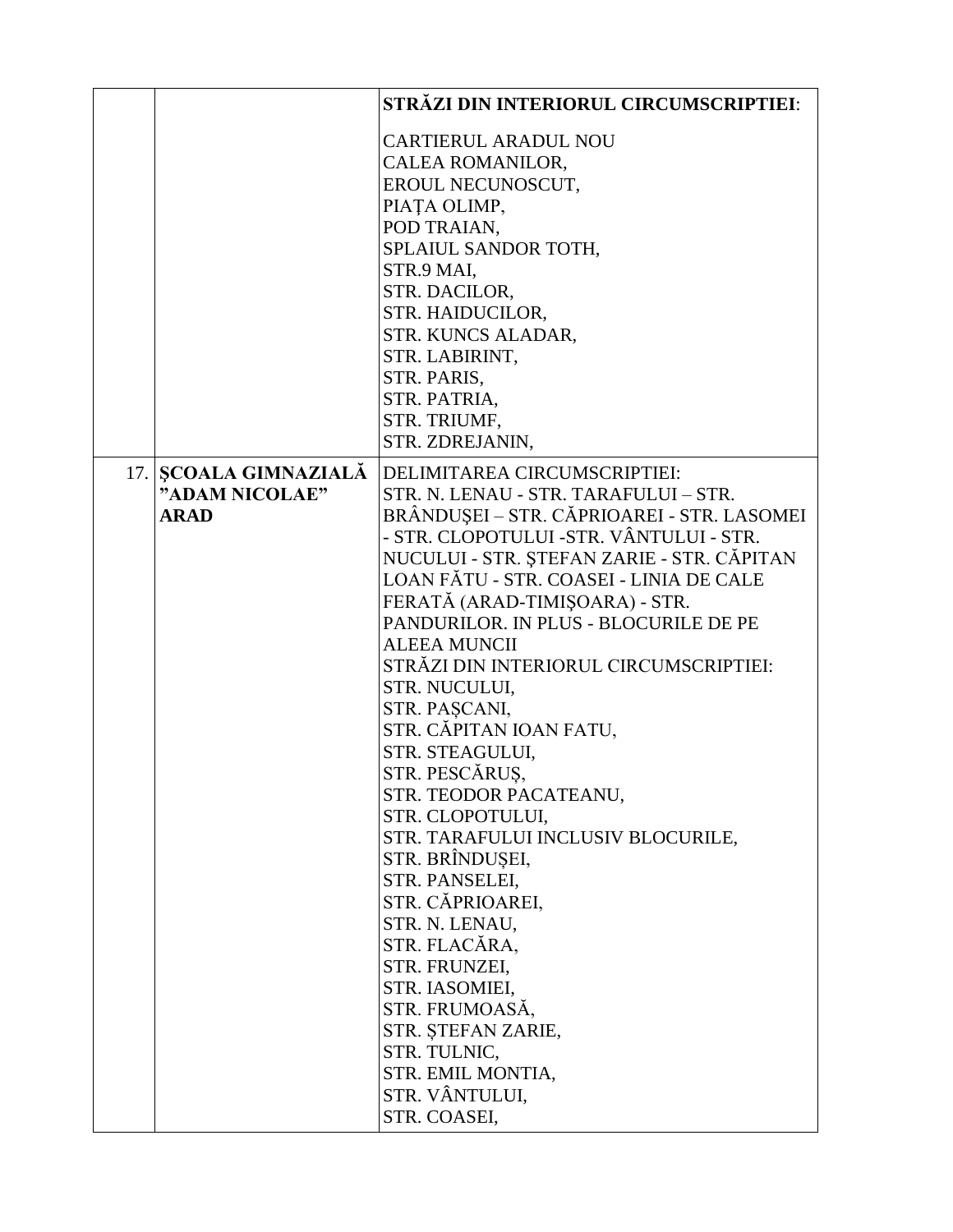|                                       | STR. BOBOCILOR,<br>STR. COBZEI,<br>STR. CĂPȘUNILOR,<br><b>BLOCURILE DE PE ALEEA MUNCII,</b>                                                                                                                                                                                                                                                                                                           |
|---------------------------------------|-------------------------------------------------------------------------------------------------------------------------------------------------------------------------------------------------------------------------------------------------------------------------------------------------------------------------------------------------------------------------------------------------------|
| 18. SCOALA GIMNAZIALĂ                 | DELIMITAREA CIRCUMSCRIPTIEI: LINIILE DE<br>"ARON COTRUS" ARAD CALE FERATĂ ARAD – ORADEA (CURTICI) – STR.<br>OVIDIU - CALEA ZIMANDULUI - STR. AV. BOJAN<br>ALEXANDRU - STR. CZIGLER ANTONIU<br>GRĂDINA POȘTEI - LINIA DE CALE FERATĂ<br>ARAD - DEVA - ȘOS. ARAD - CURTICI (SĂLAȘE)<br>- FOSTA FERMĂ A.I.M.Z. - FOSTA FERMĂ DE<br><b>PORCI-CARTIERULVERDE</b><br>STRĂZI DIN INTERIORUL CIRCUMSCRIPTIEI: |
|                                       |                                                                                                                                                                                                                                                                                                                                                                                                       |
|                                       | CARTIERUL GRĂDIȘTE                                                                                                                                                                                                                                                                                                                                                                                    |
| 19. COLEGUL DE ARTE<br>"SABIN DRĂGOI" | <b>DELIMITAREA CIRCUMSCRIPTIEI:</b>                                                                                                                                                                                                                                                                                                                                                                   |
| <b>ARAD</b>                           | STRADA CORNELIU COPOSU - MIRON COSTIN -<br>CALEA AUREL VLAICU (DE LA GARĂ - PIAȚA<br>DRAPELULUI)                                                                                                                                                                                                                                                                                                      |
|                                       | STRĂZI DIN INTERIORUL CIRCUMSCRIPTIEI:                                                                                                                                                                                                                                                                                                                                                                |
|                                       | STRADA AVRIG,<br>STRADA AZUGA,<br>STRADA NELU ARISTIDE DRAGOMIR,<br>ALEEA FĂGET,<br><b>BIRUINTEI,</b><br><b>CORNELIU COPOSU</b><br><b>IULIAN GROZESCU,</b><br>STRADA LATINĂ<br><b>STRADA MIRON COSTIN</b><br>STRADA TÂRGOVIȘTE<br><b>STRADA WEITZER</b>                                                                                                                                               |

**Observaţii**

1. Delimitarea circumscripţiei este dată de străzile sau elementele care constituie conturul zonei respective. Toate străzile şi/sau imobilele din interiorul şi de pe frontiera acestor zone aparţin circumscripţiei.

2. Străzile care delimitează două circumscripţii sunt despărţite în lung (după numerele de casă pare, respectiv, impare), fiecare latură aparţinând circumscripţiei mai apropiate, pe care o mărgineşte.

## **3. UNITĂŢI DE ÎNVĂŢĂMÂNT FĂRĂ CIRCUMSCRIPŢIE ŞCOLARĂ:**

**A. Pentru Clasele de învătământ alternativ (step by step)** nu există circumscripţie şcolară: Şcoala